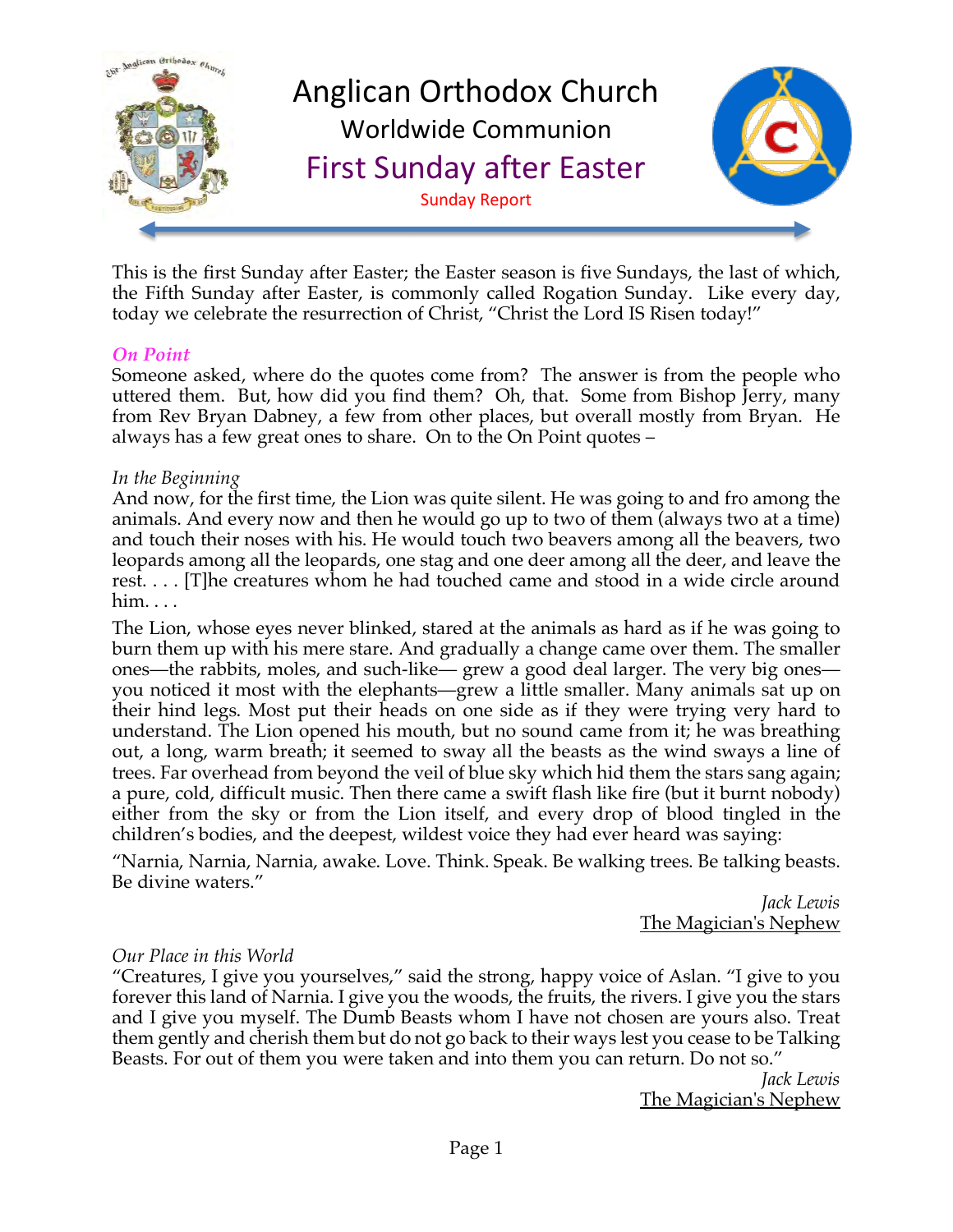Draw nigh to God, and he will draw nigh to you...

*James 4:8*

One man with a gun can control one hundred without one.

*Vladimir Lenin*  $19^{\rm th}$  and  $20^{\rm th}$  century Bolshevik and mass murderer

## *Propers*

Each Sunday there are Propers: special prayers and readings from the Bible. There is a Collect for the Day; that is a single thought prayer, most written either before the refounding of the Church of England in the 1540s or written by Bishop Thomas Cranmer, the first Archbishop of Canterbury after the re-founding.

The Collect for the Day is to be read on Sunday and during Morning and Evening Prayer until the next Sunday. The Epistle is normally a reading from one of the various Epistles, or letters, in the New Testament. The Gospel is a reading from one of the Holy Gospels, Matthew, Mark, Luke and John. The Collect is said by the minister as a prayer, the Epistle can be read by either a designated reader (as we do in our church) or by one of the ministers and the Holy Gospel, which during the service in our church is read by an ordained minister.

The propers are the same each year, except if a Red Letter Feast, that is one with propers in the prayerbook, falls on a Sunday, then those propers are to be read instead, except in a White Season, where it is put off. Red Letter Feasts, so called because in the Altar Prayerbooks the titles are in red, are special days. Most of the Red Letter Feasts are dedicated to early saints instrumental in the development of the church, others to special events. Some days are particularly special and the Collect for that day is to be used for an octave (eight days) or an entire season, like Advent or Lent.

The Propers for today are found on Page 170-171, with the Collect first:

#### The First Sunday after Easter. *The Collect.*

**LMIGHTY** Father, who hast given thine only Son to die for our sins, and to rise again **EMIGHTY** Father, who hast given thine only Son to die for our sins, and to rise again<br>for our justification; Grant us so to put away the leaven of malice and wickedness, that we may always serve thee in pureness of living and truth; through the merits of the same thy Son Jesus Christ our Lord. *Amen.*

Today's Epistle came from the First General Epistle of Saint John, the Fifth Chapter beginning at the Fourth Verse:

**HATSOEVER** is born of God overcometh the world: and this is the victory that overcometh the world, even our faith. Who is he that overcometh the world, but he that believeth that Jesus is the Son of God? This is he that came by water and **blood, even Jesus Christ;** not by water only, but by water and blood. And it is the Spirit blood, even Jesus Christ; not by water only, but by water and blood. And it is the Spirit in the Spirit and Blood. And it is the S that beareth witness, because the Spirit is truth. For there are three that bear record in heaven, the Father, the Word, and the Holy Ghost: and these three are one. And there are three that bear witness in earth, the Spirit, and the water, and the blood: and these three agree in one. If we receive the witness of men, the witness of God is greater: for this is the witness of God which he hath testified of his Son. He that believeth on the Son of God hath the witness in himself: he that believeth not God hath made him a liar; because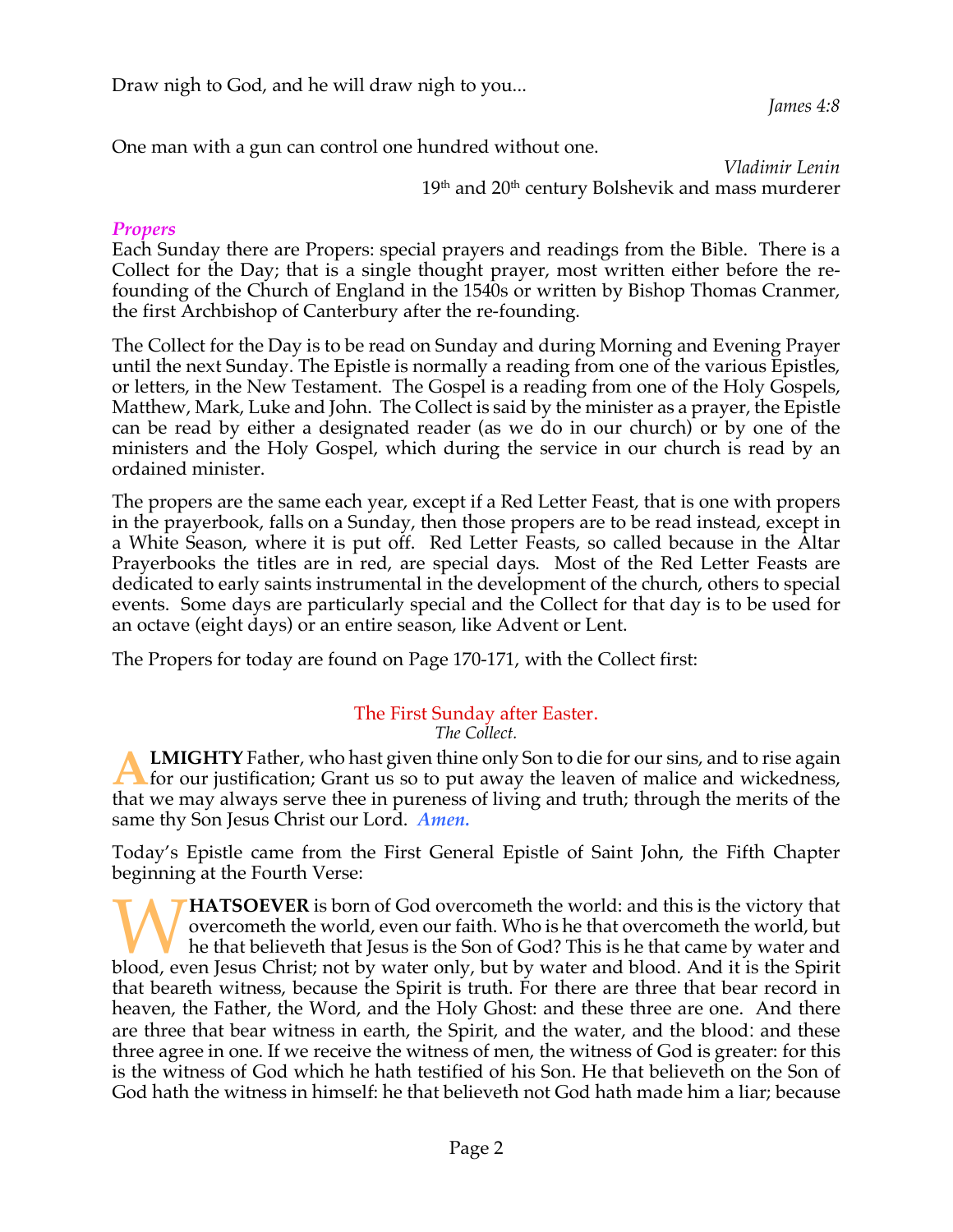he believeth not the record that God gave of his Son. And this is the record, that God hath given to us eternal life, and this life is in his Son. He that hath the Son hath life; and he that hath not the Son of God hath not life.

The Holy Gospel for this Sunday comes from the Twentieth Chapter of the Gospel of Saint John beginning at the Nineteenth verse:

**HE** same day at evening, being the first day of the week, when the doors were shut where the disciples were assembled for fear of the Jews, came Jesus and stood in the midst, and saith unto them, *Peace be unto you*. And when he had so said, he HE same day at evening, being the first day of the week, when the doors were shut where the disciples were assembled for fear of the Jews, came Jesus and stood in the midst, and saith unto them, *Peace be unto you*. And wh the Lord. Then said Jesus to them again, *Peace be unto you: as my Father hath sent me, even so send I you*. And when he had said this, he breathed on them, and saith unto them, *Receive ye the Holy Ghost: whosesoever sins ye remit, they are remitted unto them; and whosesoever sins ye retain, they are retained*.

## *Bishop Ogles' Sermon*

We are oft fortunate to get copies of Bishop Jerry's sermon notes. Today is one of those

Sundays. Today's sermon starts off with the collect, and like always, it will give you a lot to consider in your heart.

## **Sermon Notes**

First Sunday after Easter 8 April 2018, Anno Domini

#### The First Sunday after Easter. *The Collect.*

**LMIGHTY** Father, who hast given thine only Son to die **A LMIGHTY** Father, who hast given thine only Son to die<br>for our sins, and to rise again for our justification; Grant us so to put away the leaven of malice and wickedness, that we may always serve thee in pureness of living and truth; through the merits of the same thy Son Jesus Christ our Lord. *Amen.*



**EHOLD***, he cometh with clouds; and every eye shall see him, and they also which pierced*  **h h**im: and all kindreds of the earth shall wail because of him. Even so, Amen. *I am Alpha and* **Quess** the heaviline and *i*le with providence of him. Even so, Amen. *I am Alpha and* **Quess** the heaviline and the with *Omega, the beginning and the ending, saith the Lord, which is, and which was, and which is to come, the Almighty*. (Rev 1:7-8)

The Lord shall return in the clouds! This is not such an unreasonable revelation considering that He was in the Pillar of Cloud that followed Israel in the Wilderness; He was in the cloud that obscured His appearing on the Mount of Transfiguration; and He was received up into the Heavens at His Ascension by a cloud. Clouds are not solid masses, but semi-transparent and elusive. The clouds that obscured our God of the Wilderness Tabernacle, and Jesus on the Mount of Transfiguration suggest that there shall always be some mystery that surrounds our Lord until we are joined with Him in eternity. The Word of God itself, despite the petty claims of theologians, is fraught with mysteries that cannot be fully comprehended, but must be fully believed. Tantalizingly, the closer we get to our Lord in wisdom and knowledge, the more the cloud of mystery is lifted to expose more and more of His glorious Person.

Today's lectionary text is taken from the Book of Revelation – a book that most men refuse to address for the mystery that it seems (to them) to contain. Truly, it will always be a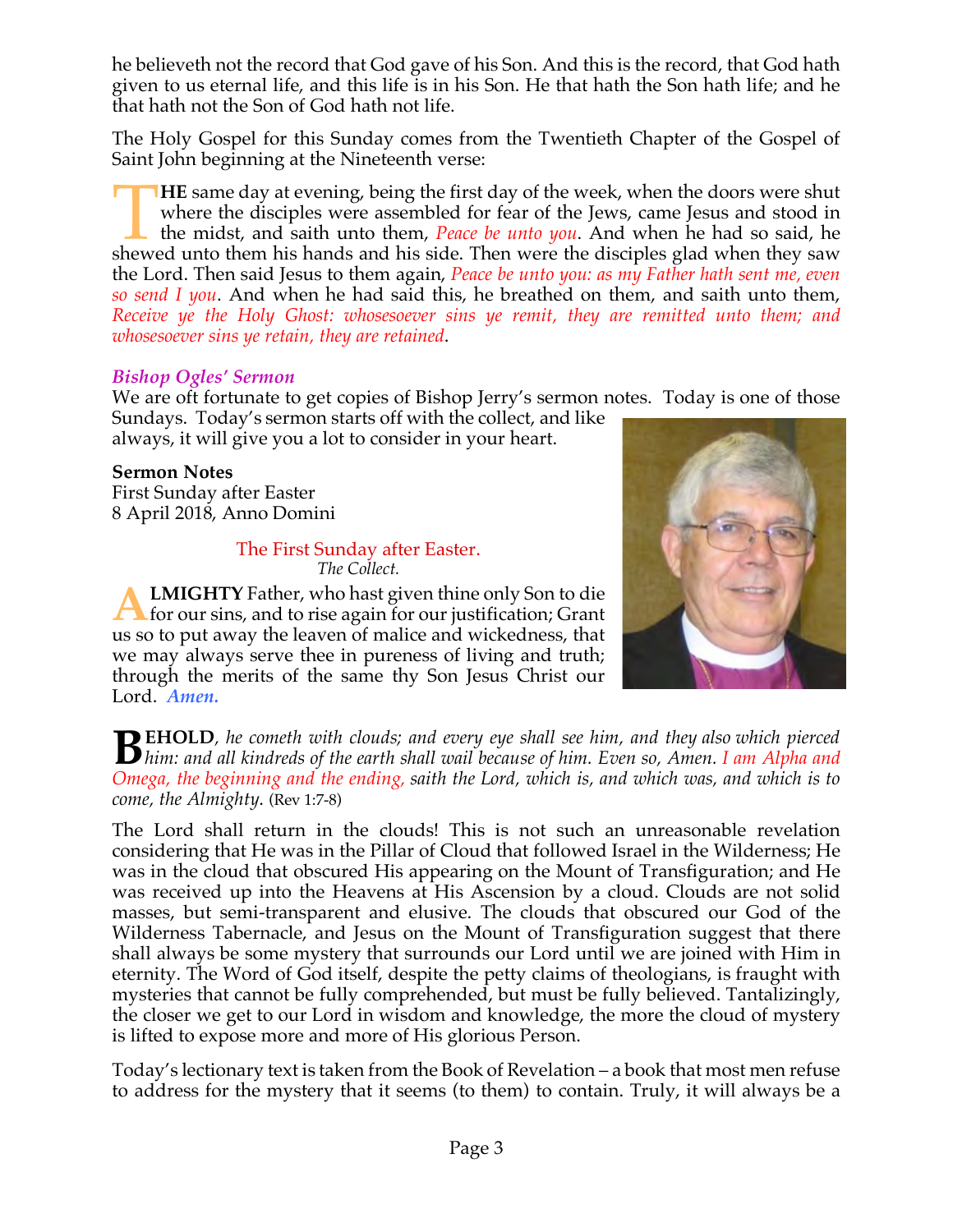mystery until the Lord wills that those mysteries be revealed fully; however, the title of the Book itself suggests that God desires that we study the book diligently to derive the glimmers of truth that are the object of its revelations.

At the outset of our deliberations of this text, we should recognize that our Lord conquered death, Hell, and Satan on the cross by His own death, burial, and resurrection. He died once a physical death. All who are sheltered in the Ark of Christ shall die only once that same physical death; but be advised that the soul NEVER dies of either good or bad. Those who have rejected Christ, even by professing Him falsely, shall die a double death – the latter being a relegation to the death of Hell which is made the greater pain for being separated from God. There are no smiles in Hell. No mercies in Hell. No friendly words in Hell. These are all characteristics of grace, and there is no grace in Hell, either. It is the second death to which the saints of God are not subject. "*He that hath an ear, let him hear what the Spirit saith unto the churches; He that overcometh shall not be hurt of the second death*." (Rev 2:11) Jesus was buried in a borrowed Garden Tomb so that we, too, may need only a borrowed tomb.

Those who believe on the Name of Jesus Christ and are the called according to His purpose shall NEVER die in reality. " . . . . *the dust return to the earth as it was: and the spirit shall return unto God who gave it.*" (Eccl 12:7) "*And whosoever liveth and believeth in me shall never die. Believest thou this?* (John 11:26) I hope you read this last verse from John 11 with deep thought: All, both wicked and just, shall be believers at the Second Coming; but the Child of God must believe while he yet lives in this life. Once death comes, there are no more decisions of faith or hearing the call of the Lord to repentance.

The Revelations were given to John, the Apostle, as stated at the 1st verse: "*The Revelation of Jesus Christ, which God gave unto him, to shew unto his servants things which must shortly come to pass; and he sent and signified it by his angel unto his servant John*." (Rev 1:1) The purpose of Revelations, according to this introductory verse, is to reveal – not to conceal – the glorious prophecies of God.

The striking future event prophesied in today's text, and repeated throughout the Scriptures, is the glorious return of the Lord Jesus Christ – the Lamb of God! Just as He was received by a cloud at His Ascension, He shall return in the CLOUDS of Heaven. *"And when he had spoken these things, while they beheld, he was taken up; and a cloud received him out of their sight. And while they looked stedfastly toward heaven as he went up, behold, two men stood by them in white apparel; Which also said, Ye men of Galilee, why stand ye gazing up into heaven? this same Jesus, which is taken up from you into heaven, shall so come in like manner as ye have seen him go into heaven*." (Acts 1:9-11) There is one subtle difference between His ascension and His return: A cloud received Him at His ascension, but He will return in the CLOUDS. He is not returning alone, but with the hosts of the Armies of Heaven. "*Behold, he cometh with clouds*."

We will examine the following topics related to the return of our Lord Jesus Christ:

- 1. Who will see the Lord at His return?
- 2. What will the response of the world be at His appearing?
- 3. What is the disposition of those who have known Him as Lord and Savior?
- 4. How different is His return from His ascension?
- 5. What does the title, Alpha & Omega, mean?

Every eye of every man, woman, and child, then living, or who have ever before lived upon the earth, shall behold Christ's return; for every grave shall be opened. Those who have trod underfoot His grace and truth shall see Him in terror and great regret. They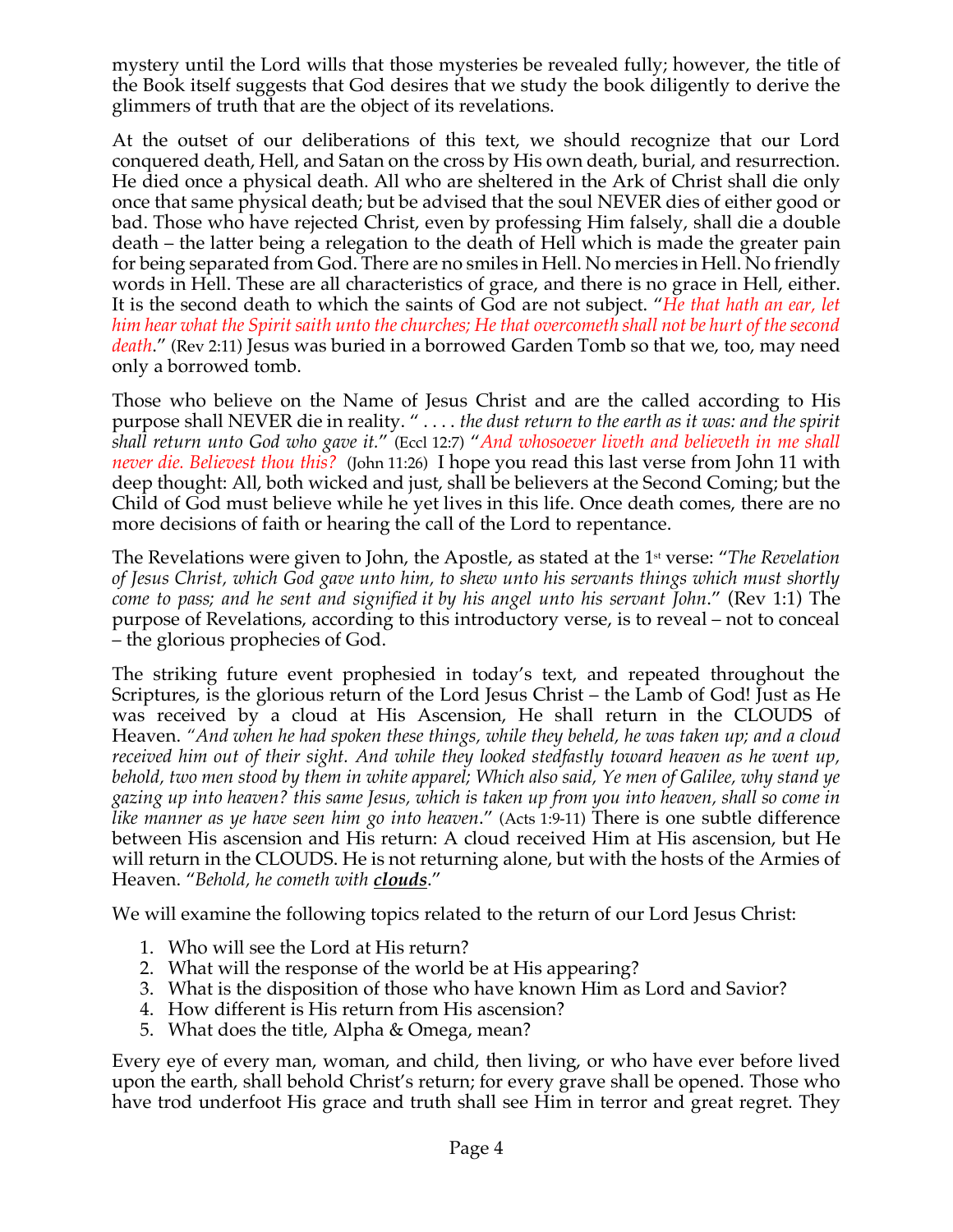will know their guilt for His cross – that they were the ones who called for His death and crucifixion by their rejection and sin. "*That at the name of Jesus every knee should bow, of things in heaven, and things in earth, and things under the earth; And that every tongue should confess that Jesus Christ is Lord, to the glory of God the Father*." (Phil 2:10-11) These include men such as Caligula, Nero, Muhammad, Tamerlane, Adolph Hitler, Stalin, and, yes, Barack Obama (unless he comes to Christ)! They will all confess that Jesus Christ is Lord, but too late to save their souls!

All who die in the Lord shall arise from their graves, as Christ did at Easter, with a glorified body that is not subject to pain, sorrow, or death. When we were children we may have had days when we played so hard that we were exhausted at bedtime. We were put to bed, and the lights were extinguished. We closed our eyes and seemingly opened them immediately to the morning glow of the sun. We could not believe that we had slept all night, but we had. The same will be true at the death and resurrection of the people of God: "*In a moment, in the twinkling of an eye, at the last trump: for the trumpet shall sound, and the dead shall be raised incorruptible, and we shall be changed. For this corruptible must put on incorruption, and this mortal must put on immortality. So when this corruptible shall have put on incorruption, and this mortal shall have put on immortality, then shall be brought to pass the saying that is written, Death is swallowed up in victory. O death, where is thy sting? O grave, where is thy victory? The sting of death is sin; and the strength of sin isthe law. But thanks be to God, which giveth us the victory through our Lord Jesus Chris*t." (1 Cor 15:52-57)

The Great Cloud of Angels that shall accompany the Lord at His return will fill the Eastern sky, and cover the heavens from East to West. It will be sudden, and without warning. The old Hebrew wedding custom of the Groomsman (Gabriel, perhaps) of the Bridegroom (Jesus Christ) shall stand and sound the trumpet, and the Bride (the church) must be ready for immediate flight to the Wedding Party. ". . . . *at the last trump: for the trumpet shall sound, and the dead shall be raised incorruptible, and we shall be changed*." The Lord Jesus Christ shall be seated upon a white charger armed for the purpose of judgment. He came as a little child at Bethlehem, but He returns with all power and great glory: "*And I saw heaven opened, and behold a white horse; and he that sat upon him was called Faithful and True, and in righteousness he doth judge and make war. His eyes were as a flame of fire, and on his head were many crowns; and he had a name written, that no man knew, but he himself. And he was clothed with a vesture dipped in blood: and his name is called The Word of God. And the armies which were in heaven followed him upon white horses, clothed in fine linen, white and clean. And out of his mouth goeth a sharp sword, that with it he should smite the nations: and he shall rule them with a rod of iron: and he treadeth the winepress of the fierceness and wrath of Almighty God. And he hath on his vesture and on his thigh a name written, KING OF KINGS, AND LORD OF LORDS*." (Rev 19:11-16) This is not the man on the white horse of Rev 6, but the final appearing of Jesus Christ as Lord!

Our Lord Jesus Christ is the Alpha and Omega, the Great I AM, and the Ancient of Days (without beginning or end). Often we have discussed His titles. Alpha and Omega, the first and last letters of the Greek alphabet (in which the New Testament manuscripts are written), define our Lord as the Whole WORD from beginning to end. "*In the beginning was the Word, and the Word was with God, and the Word was God. The same was in the beginning with God. All things were made by him; and without him was not any thing made that was made. <sup>4</sup> In him was life; and the life was the light of men*." (John 1:1-4) He is the first Word, and the Last Word, and every Word in between. He is the first and last letters of every alphabet – Hebrew, English, French, Korean, Chinese, Urdu, or Arabic and every letter between. He exists in the Eternal Present. Not confined, as we are, to the Space-Time Continuum, He is ever in the present. He is I AM six thousand years ago, two thousand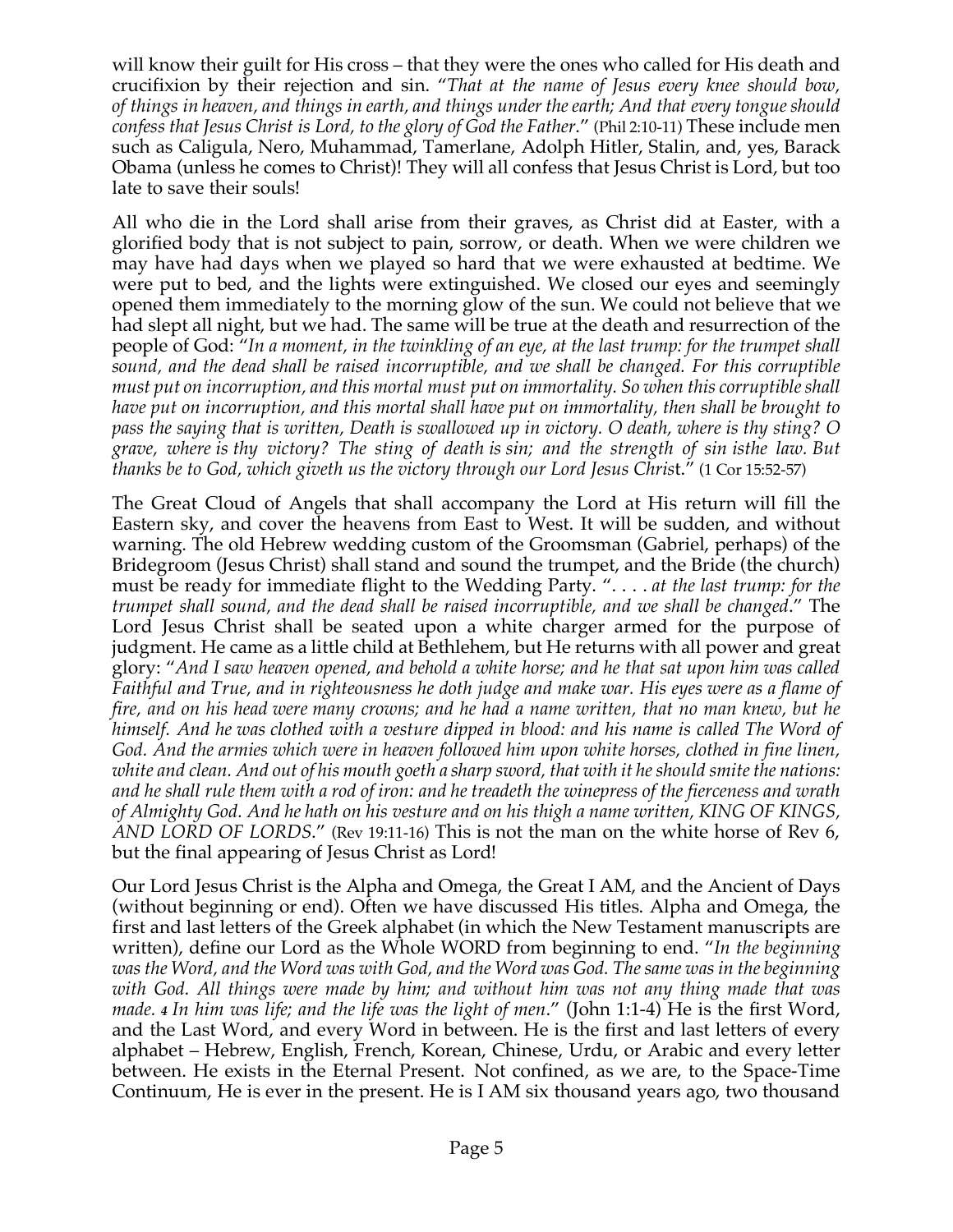years ago, today, and eternity future. Our Lord was with God the Father as the Ancient of Days in the Eternity Past before there was a heaven or an earth. Here is love and grace: He was mindful of you and me even then in eternity past! He agreed, even then, to die in redemption of our sins. God knew that Adam would fall. He knew that Adam would bring death and hell upon all his progeny ……unless provision was made for a Savior. That provision was agreed to in Eternity Past by our Lord Jesus Christ.

This should make each of us mindful of the great value of our salvation, and the love which purchased it at so great a cost. Are we? AMEN.

#### *Sermon - Rev Jack Arnold Church of the Faithful Centurion Descanso, California*

Today's sermon brought the Collect, Epistle and Gospel together and is partly contained in the forewords above.



We are in the Easter Season which consists of Easter and the following four Sundays, until we get to Rogation Sunday. This is the time to be working on centering our lives on the central figure in our religion, Jesus Christ.

Consider these words from the Collect:

… thine only Son to die for our sins, and to rise again for our justification; Grant us so to put away the leaven of malice and wickedness, that we may always serve thee in pureness of living and truth …

God sent Jesus, His ONLY Son, to be The Christ, The Messiah, The Savior, The Lamb to be sacrificed for our sin. He gave His earthly Life, He went down into Hell, that we might be justified before God at our final accounting. However His Sacrifice does not mean that we might be made perfect. Instead of that, His Sacrifice ensures that we will be accounted perfect at our judgment day Just because we are going to be accounted as perfect does not mean we are. Thus, we are in need of God's help to put away the infection, or leaven, of evil in our hearts so we can serve the Living God here. We must be unleavened bread or unsinful. Without the help of God and the Holy Ghost, we cannot remove the hate and evil from our hearts. We need Him to enter into our hearts so we know the right steps to move forward and act in accordance with His Will.

In his general Epistle, Saint John makes it clear the entity we refer to as God is a Triune Being, that is Three in One; Father, Son and Holy Ghost. What he does not make clear is the relationship between the Three. But, that is not surprising, no place else is it really clear either. The reason is that no earthly human is aware of the intricate details of the Triune relationship and that I must suppose those are not need to know details for us. Just knowing that God is a Triune Being is enough for us to understand and believe on. God is comprised of three separate entities who are of one substance and form a single entity, each has its function. Jesus Christ is our key to life and the Holy Ghost is our key to Jesus Christ. Christ, who was there at the beginning, will be there at our end; the Holy Ghost who breathed life into this world is our key to finding Christ in our hearts. God has made it so.

The Holy Ghost is not often talked about in the church, yet He is the key to understanding. God sent us the Holy Ghost that we might have: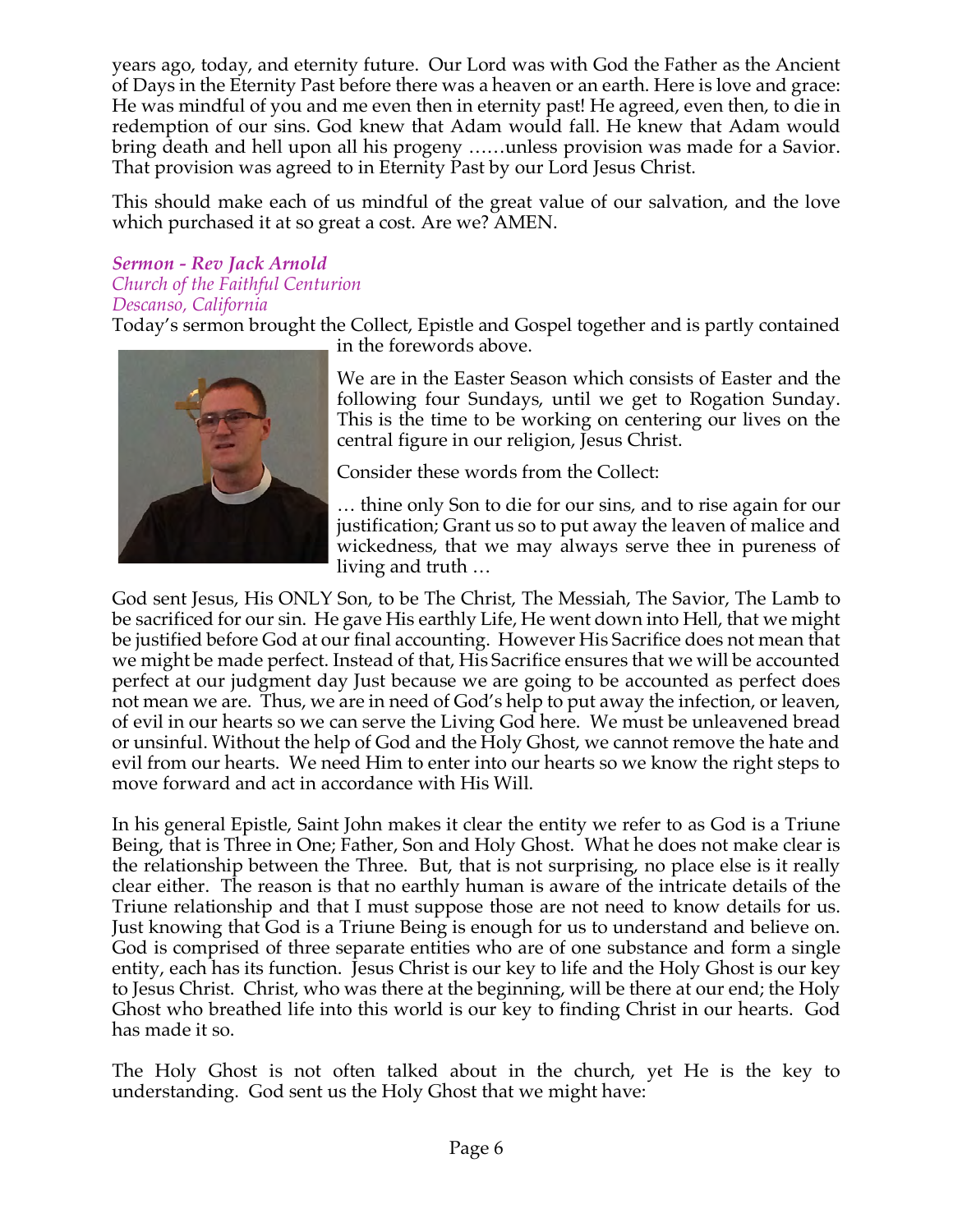- Comfort
- Understanding
- Patience
- Insight
- Perseverance
- Courage
- Strength
- Sympathy

When John relates the story of Jesus coming in to the Upper Room, note three things:

- 1. He came into a closed room in bodily form;
- 2. Then gave them His Peace;
- 3. He breathed the Holy Ghost upon them.

An interesting point is made when John talks about the closed room. When we leave the Shadowlands, we will gain an optimized body with shape and form, but as Jesus demonstrated things are different in the Real World. We can look at the closed room as a metaphor of sorts for Earth. Earth is a closed room, in that there is no way out, there is no door except through death's door. When we die, as followers of Christ, we will appear in heaven, out of this closed room. Just like Jesus appeared in this closed room, we will appear in Heaven. And when we appear in heaven, things will be different than here on Earth and for the better. We will no longer be halt, blind and maimed, we will live as God has meant for us.

Jesus gave them His Peace. The Peace He talks about is quite different from the peace that the world talks about. The world does not have any idea of what the real peace that Jesus talks about is. Their concept of peace is so far short of God's version. As they do not have the Holy Spirit within them to enlighten them, they will never know what true peace is. Jesus brings us, like those disciples, the peace of mind and soul that comes with giving all our worry, sadness and terror to Him. This is what true peace is. He leaves in His Wake not confusion, but order and wellbeing. With Him in our hearts we cannot fail at anything that needs be done. His Peace is the calmness of mind and soul we need to get through the difficult situations in life. This is not a concept to be thought about lightly. It is certainly not the hand shaking service interrupting greeting of some churches. They say 'peace' when they mean 'hi.' These churches have lost the true meaning of Peace.

The Peace Jesus talks about is what we are looking for and have been looking for since we came into this world, for it is our passport out. It is the true peace we get when we know He is carrying our worries on His back and we can let go of our concerns and know that He is looking out for us and will give us the guidance we need to deal with our concerns. We just need to listen to Him and then act upon it.

That brings us to the Holy Ghost. He is the *Breath of Life*, not just physical, whereas to die is to "give up the Ghost." He is our spiritual life, for without Him in our souls, hearts and minds we cannot even see the narrow road to the summit, let alone navigate it. Having Him is like having night vision googles to operate at nighttime. Without His spiritual vision, we see only that well lit, broad even way that gently curves downward and gets smoother and smoother as it nears the Pit. The Holy Ghost is the key to knowing our Lord!

Paul continually tells us we must be reborn as a new person in God. We must put on the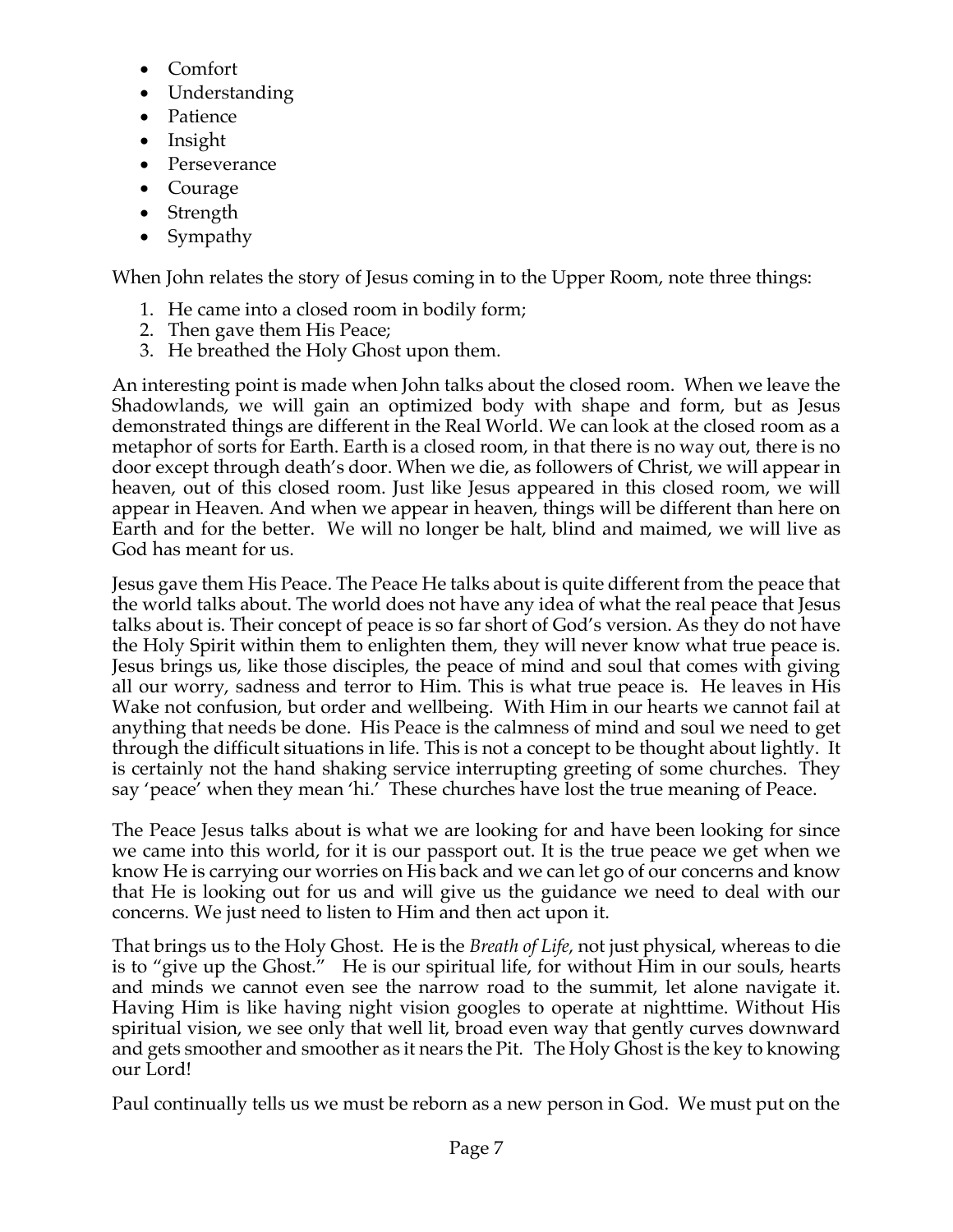New Man and put the Old Man behind us. We cannot serve Him as the Old Man, we must transform ourselves into the New Man. This means we need to leave our old habits behind as we strive to make new practices into habits. The only way to do this is through His Help and repetition of those new practices. It is not unlike any other skill we develop, we have to go through constant repetition of these new practices to form them int our spiritual habits. We cannot follow the direction of Jesus towards God without the help of the Holy Ghost; this is the Trinity in actual practice. If you believe in Jesus, you must believe in God and follow Him; you can do neither without the help of the Holy Ghost. Without the Holy Ghost, we are like men who desperately need glasses to see. Without the Holy Ghost as our correcting lens, we cannot see what He wants us to see in order to act. With the Holy Ghost, we can see what needs to be done and also act upon it.

The Holy Ghost is key to all of our efforts here on Earth. We cannot do anything to advance our Lord's cause here on Earth without His presence within our hearts. So, we must accept the help that the Holy Ghost will give us. To truly accept His Help, we must first listen to Him and then act upon what He says for us to do.

When Jesus came to the disciples on Sunday evening, He breathed the Holy Ghost into their hearts. He gave the disciples the power to pass His Forgiveness on to their followers. As ministers of God, we follow the disciples, but we have not the power to forgive, except as we find in the Lord's Prayer, "forgive us our trespasses as we forgive those who trespass against us." We do have the ability to tell you that if you repent, then God will forgive you. Through our Lord, if you repent, He has forgiven you.

The key word here is repent! We must "go and sin no more!" as Christ told the lady who was an adulteress. He did not tell her it was okay to do what she wanted to do, the way she wanted to do it and perhaps suggest a more flattering shade of lipstick. No, He told her that her sins were forgiven, but she was to "go and sin no more!" We repent not only in word, but we must repent in our deeds also, so that we can truly show the world that we have faith. If we do not repent, then we do not have faith in Him. We must have faith in Him, so therefore, we must truly and earnestly repent of our sins and do our utmost best to "go and sin no more." That is how we can truly show that we have faith. That is all that He asks, is us to actually DO our best, not just say that we are doing our best.

So, what to take from all this?

*For God so loved the world, that he gave his only begotten Son, that whosoever believeth in him should not perish, but have everlasting life*. John 3.16

If you get that, you have the Holy Ghost in your heart. If you open your heart, He will breathe the breath that sends The Comforter to you. Then you shall have the knowledge to act the way He wants you to act. You will have surefire knowledge of the course that He wants you to take.

When the time comes, how will you ACT?

It is by our actions we are known.

# **Be of God - Live of God - Act of God**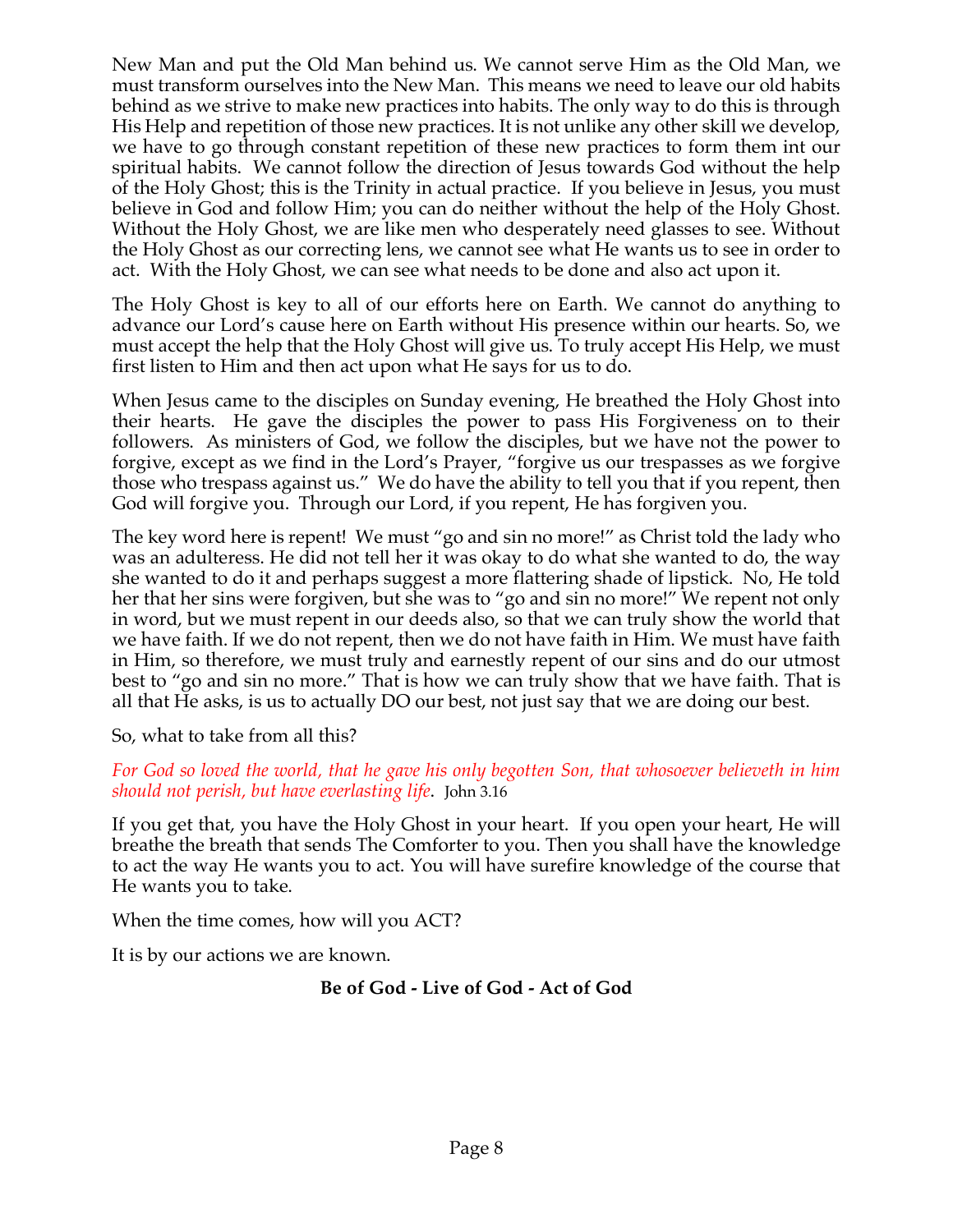## *Roy Morales-Kuhn, Bishop and Pastor - St. Paul's Anglican Church - Anglican Orthodox Church*

Bishop Roy is pastor of the biggest AOC parish West of the Mississippi and is in charge of the Diocese of the Epiphany, as well as the Missionary Diocese

of the Caribbean, Central and South America.

**First Sunday after Easter** *The Life Certificate* 8 April 2018 Psalm 103 • Isaiah 43:1-12 • 1 John 5:4-12

> The First Sunday after Easter. *The Collect.*

**LMIGHTY** Father, who hast given thine only Son to die for

our sins, and to rise again for our justification; Grant us so to put away the leaven of malice and wickedness, that we may always serve thee in pureness of living and truth; through the merits of the same thy Son Jesus Christ our Lord. *Amen.* **A**

First General Epistle of Saint John, the Fifth Chapter beginning at the Fourth Verse:

**HATSOEVER** is born of God overcometh the world: and this is the victory that overcometh the world, even our faith. Who is he that overcometh the world, but he that believeth that Jesus is the Son of God? This is he that came by water and **blood, even Jesus Christ**; not by water only, but by water and blood. And it is the Spirit blood, even Jesus Christ; not by water only, but by water and blood. And it is the Spirit in the Spirit and Blood. And it is the S that beareth witness, because the Spirit is truth. For there are three that bear record in heaven, the Father, the Word, and the Holy Ghost: and these three are one. And there are three that bear witness in earth, the Spirit, and the water, and the blood: and these three agree in one. If we receive the witness of men, the witness of God is greater: for this is the witness of God which he hath testified of his Son. He that believeth on the Son of God hath the witness in himself: he that believeth not God hath made him a liar; because he believeth not the record that God gave of his Son. And this is the record, that God hath given to us eternal life, and this life is in his Son. He that hath the Son hath life; and he that hath not the Son of God hath not life.

Today I'd like to reflect on the epistle reading for today. To me this passage reflects several different concepts and ideas. The most important being the certification of the life of Christ. If you are getting ready to settle the affairs of a loved one or some one who has just died, there must be a certification of death. The death certificate indicates that person is no longer amongst the living and now being declared dead can have all affairs settled. This includes disposing of property, monies, debts, etc., and in the most immediate sense, what to do with the deceased. Now that being a reminder of what we generally do at the time of death. Now let us look at this passage of First John.

OR whatsoever is born of God overcometh the world: and this is the victory that  $\Gamma$ OR whatsoever is born of God overcometh the world: and this is the victory that overcometh the world, but he world, but he that overcometh the world, but he that he is the form of God? This is he that some he was to g that believeth that Jesus is the Son of God? 6 This is he that came by water and blood, even Jesus Christ; not by water only, but by water and blood. And it is the Spirit that beareth witness, because the Spirit is truth. 7 For there are three that bear record in heaven, the Father, the Word, and the Holy Ghost: and these three are one. 8 And there are three that bear witness in earth, the Spirit, and the water, and the blood: and these three agree in one. (1John 5:4-8)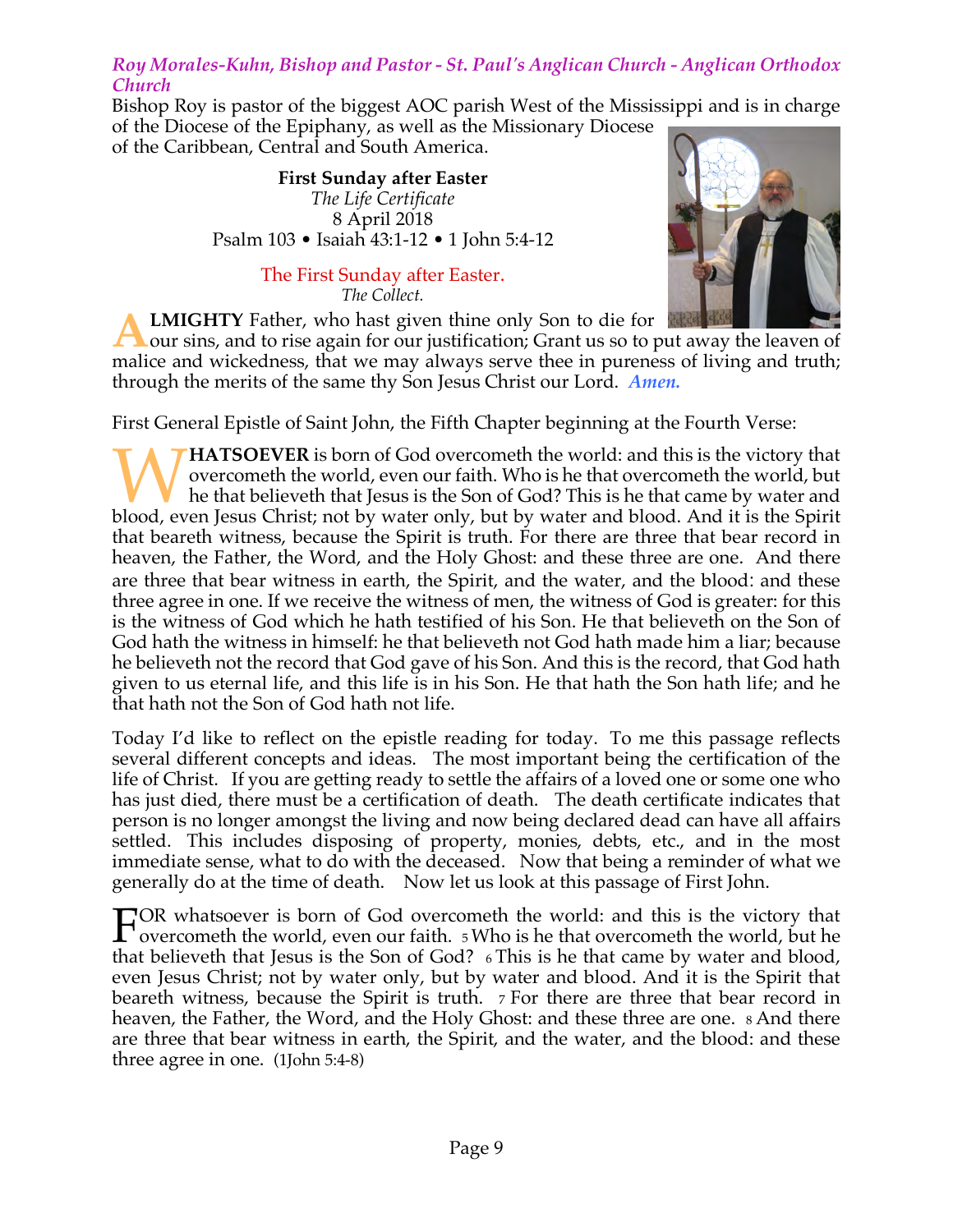We see instead of a death certificate, a life certificate. We see that through the witness of the Spirit and the baptism (water) and the blood (Crucifixion) we also can obtain life. Through the death and resurrection of Christ we too can be heirs to the kingdom. These three witness are in agreement.

We accept man's testimony, but God's testimony is greater because it is the testimony of God, which he has given about his Son. Anyone who believes in the Son of God has this testimony in his heart. [this is life changing, this is the witness that shows a person turning from their wicked ways and repenting of their sins and starting the life long journey to God's heaven. Anyone who does not believe God has made Him out to be a liar, because he has not believed the testimony God has given about His Son." [because one does not believe that have committed the 'unpardonable' sin, that being the rejection of the work of the Holy Spirit and the means of salvation offered by God through his Son Jesus]

**F** we receive the witness of men, the witness of God is greater: for this is the witness of **IF** we receive the witness of men, the witness of God is greater: for this is the witness of God which he hath testified of his Son. 10 He that believeth on the Son of God hath the principle problem is believed. witness in himself: he that believeth not God hath made him a liar; because he believeth not the record that God gave of his Son. 11 And this is the record, that God hath given to us eternal life, and this life is in his Son. 12 He that hath the Son hath life; and he that hath not the Son of God hath not life. (1John 5:9-12)

We end this meditation of the Word by the last two verses of our reading.. *And this is the testimony: God has given us eternal life, and this life is in his Son. He who has the Son has life, he who does not have the Son of God does not have life.*

By this simple declaration we see that God has given us a 'life certificate', we have that reality of living for every with Christ in heaven or we can be forever separated from Christ by not accepting his gift by believing. Do we have to make choices now? All you have to do is refer to the parable of the rich man and Lazarus. We have only here and now to make our choice, because after death we only have destinations. We must make our mind up now, this cannot wait, one cannot put off what must be done today. When you feel the pull of God's love as express by the gift of his Son, Jesus, you must make a stand, you must accept that gift, tomorrow may be too late.

Let us pray:

**RANT**, we beseech thee, Almighty God, that the words which we have heard this GRANT, we beseech thee, Almighty God, that the words which we have heard this day with our outward ears may, through thy grace, be so grafted inwardly in our hearts, that they may bring forth in us the fruit of good living; to the honor and praise of thy Name, through Jesus Christ our Lord. *Amen*.

GOD, the Father of our Lord Jesus Christ, our only Saviour, the Prince of Peace;<br>Give us grace seriously to lay to heart the great dangers we are in by our unhappy Give us grace seriously to lay to heart the great dangers we are in by our unhappy divisions. Take away all hatred and prejudice, and whatsoever else may hinder us from godly, union and concord: that as there is but one Body and one Spirit, and one hope of our calling, one Lord, one Faith, one Baptism, one God and Father of us all, so we may be all of one heart and of one soul, united in one holy bond of truth and peace, of faith and charity, and may with one mind and one mouth glorify thee; through Jesus Christ our Lord. *Amen*.

**O LORD** Jesus Christ, who saidst unto thine Apostles, Peace I leave with you, my peace I give unto you; Regard not our sins, but the faith of thy Church; and grant to it that peace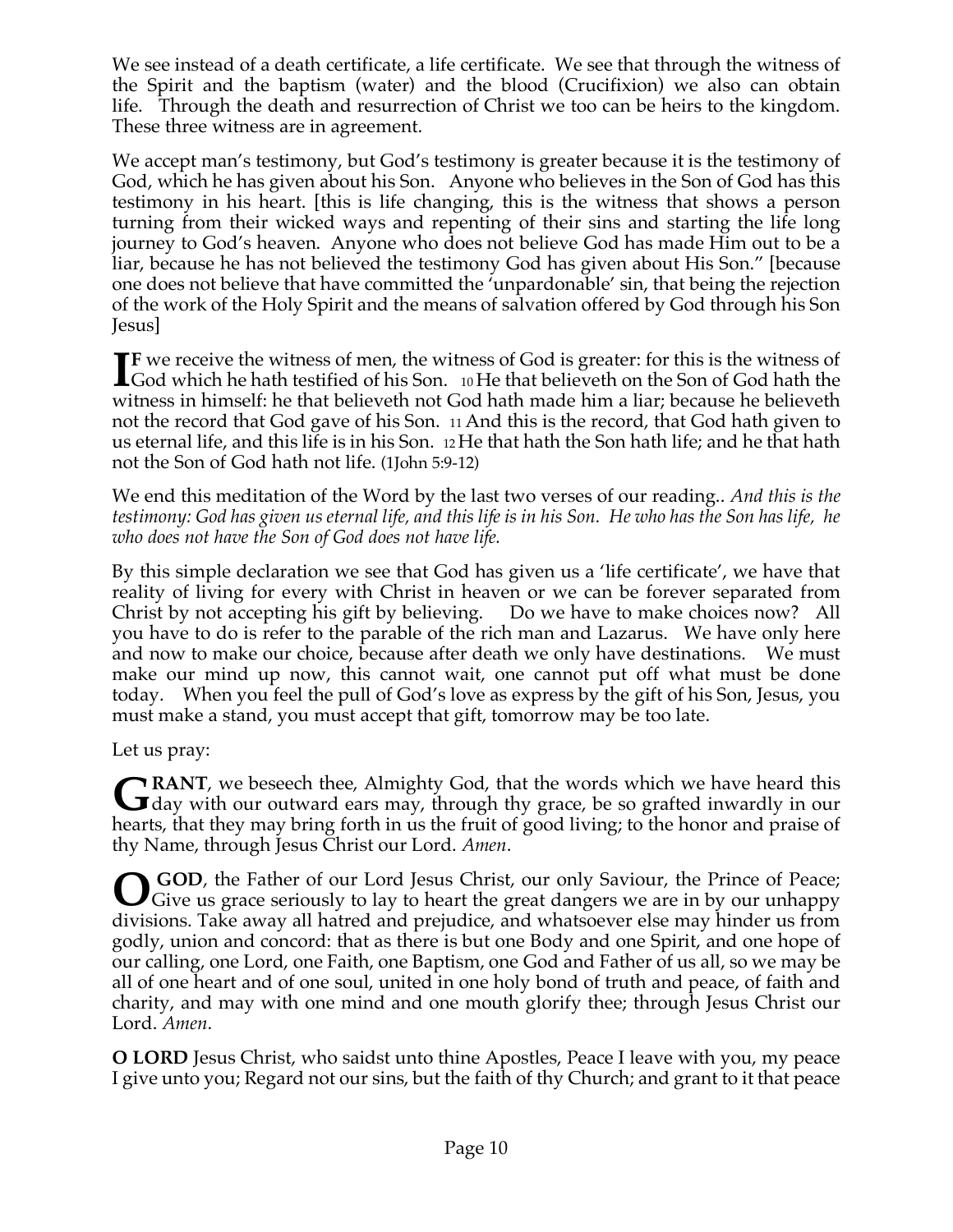and unity which is according to thy will, who livest and reignest with the Father and the Holy Ghost, one God, world without end. *Amen*.

# ✟

#### *Bishop Dennis Campbell's Sermon*

Bishop Dennis is a brilliant speaker. He is able to take biblical precepts and make them



perfectly understandable, even to me. Oft he provides the text of his sermons and I take the utmost pleasure in passing them on:

> *Witnesses* Psalm 103, Isaiah 43:1-12, Luke 24:36-49 First Sunday after Easter April 8, 2018

This morning's Scripture Lessons have the common theme of witnessing the mighty acts of God. Psalm 103:7

says God "showed His ways unto Moses, His works unto the children of Israel." "Ye are my witnesses," God says to Israel in Isaiah 43:10, "that ye may know and believe me, and understand that I am he: before me there was no God formed, neither shall there be after me. I, even I am the Lord; and beside me there is no saviour." Luke 24:48 records the words of Christ to the men who would soon become the Apostles, "ye are witnesses of these things," meaning His death and resurrection.

I want to concentrate on Christ's words in Luke 24, because they address the men who, by God's directions, became the foundation of Christ's Church. It is they who preached the Gospel of Christ, they who wrote the Scriptures, they who formed the faith and practice we still believe and practice today in the Anglican Orthodox Church. It is important to us to know that these men were witnesses to the things they spoke and wrote about, and for which they eventually suffered and died. They saw "these things." Thus, John wrote that the Apostles declare "that… which we have heard, which we have seen with our eyes, which we have looked upon, and our hands handled" (1 Jn. 1:1). "That which we have seen declare we unto you" (1 Jn. 1:3). Peter, in Acts 2:32 was speaking of the resurrection of Christ when he said of himself and the other Apostles, "we are all witnesses."

These men saw, heard and touched Jesus. They were there when He turned the water into wine. They were there when He stilled the sea and walked on the water. They saw Him restore the sight of blind Bartimaeus. They saw Him cast out the demon they could not exorcise, the one Jesus said only comes out by much prayer and fasting. They saw Lazarus walk out of the tomb, still reeking of death and decay, but whole and well and alive again. They saw Christ betrayed, arrested, "crucified, dead, and buried." They saw Him die. They probably helped Joseph of Arimathaea remove His body from the cross and lay it in the tomb. They touched His cold, lifeless flesh. There was no doubt about His death. The Romans knew how to kill, and nobody ever came down from the cross alive. In A Christmas Carol, Charles Dickens wrote, "Marley was dead. This must be distinctly understood, or nothing wonderful can come of the story I am about to relate."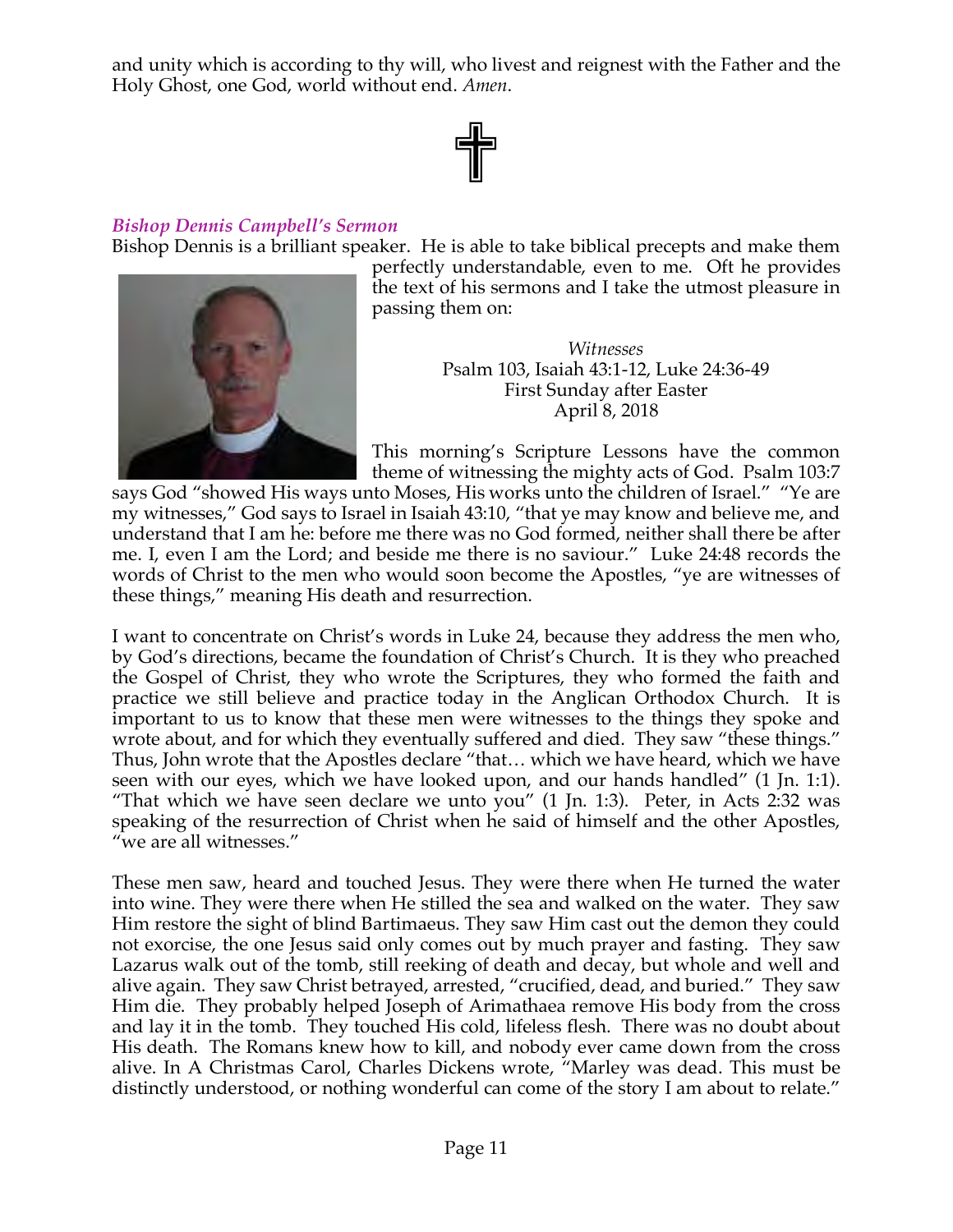The rest of the story will make no sense if that fact is not grasped. The same is true of the Bible. Christ was dead, and none of the Bible will make any sense to you until you really grasp and accept that fact in your soul. He was truly "crucified, dead, and buried." But, just as they saw Him dead and buried, they also saw Him alive again. They saw the risen Christ. They saw the empty tomb, the angelic messengers. They saw Him in the upper room which we read about in Luke 24 this morning. They saw Him ascend into Heaven. They were witnesses to these things.

But they didn't just see what He did, they also saw what He was. They saw His compassion, generosity, power, and His genuine and complete goodness. They saw that He is the Light, and the Life, and the Power and the Glory. They saw that He is God. They saw that in Him God was present with them. He truly was, is, and ever shall be Emmanuel, God with us. They saw that He is the Truth. When He spoke, God spoke. What He said, God said. What He is, God is. They saw Him give Himself on the cross to save us, to bring us back to God, and they knew that by His blood their souls were made clean.

The Apostles saw all of these things, and they bear witness of what they saw. But, as John reminds us, they also heard Christ. They declare what they have heard. And what words they heard from the lips of Christ. Words like:

"I am the Good Shepherd; the Good Shepherd giveth His life for the sheep." "I give unto them eternal life; and they shall never perish, neither shall any man pluck them out of my hand." "Seek ye first the kingdom of God, and His righteousness." And, some of my favourite words, from John 14:

"Let not you heart be troubled; ye believe in God, believe also in me. In my Father's house are many mansions; if it were not so I would have told you. I go to prepare a place for you. And if I go and prepare a place for you, I will come again, and receive you unto myself; that where I am, there ye may be also. And whither I go ye know, and the way ye know. Thomas saith unto him, Lord, we know not whither thou goest; and how can we know the way? Jesus saith unto him, I am the way, the truth, and the life; no man cometh unto the Father but by me."

One day soldiers were sent to arrest Jesus, but they heard His words and let Him go free. Questioned by their superiors, they said, "Never man spake like this man (Jn. 7:46). One day when many turned away from Christ, He challenged the disciples, saying, "Will ye also go away?" Simon Peter answered for all of them, and I hope, all of us, "Lord, to whom shall we go? Thou hast the words of eternal life" (Jn. 6:68). "Did not our hearts burn within us, while he talked with us by the way, and while he opened to us the scriptures?" said the disciples when Christ spoke to them on the Emmaus Road. The Apostles heard these words, and declare them unto us.

When Christ told the Apostles repentance and remission of sins should be preached in His name, He was implying that they were the ones who would preach it. In fact it is implicit in Luke 24:48 that, as His witnesses, they will tell others what they saw and heard in Christ. If we look back at 1 John 1:3 again we see this clearly stated, for John wrote, "That which we have seen and heard declare we unto you. To a great extent, the New Testament is their declaration. In it the Apostles declare "all that Jesus began both to do and to teach" (Acts 1:1). And so we have in the New Testament the testimony of these witnesses. They are telling us what they saw and heard and touched in Jesus. And this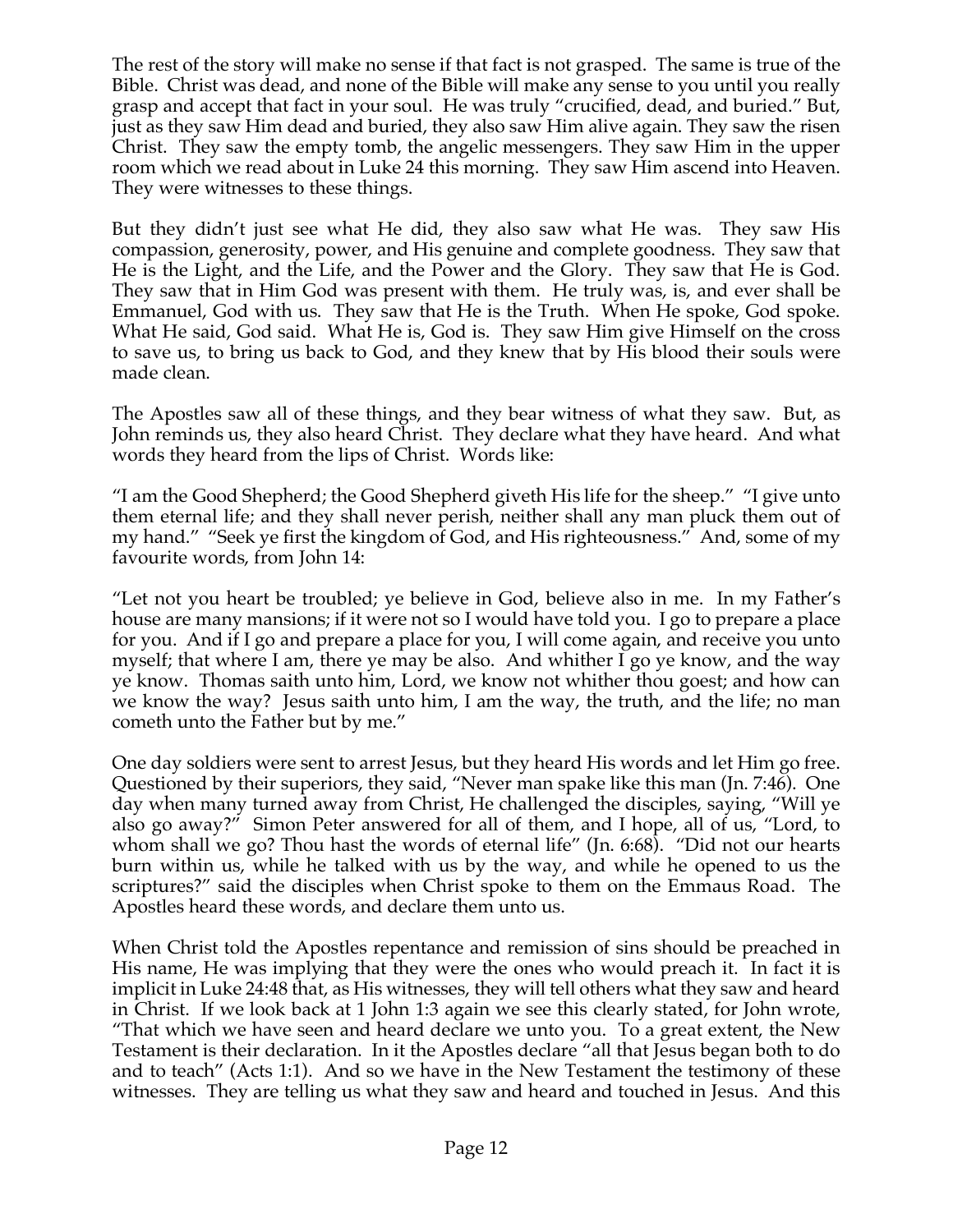is the purpose of their testimony; that we may believe and be saved. They wrote, as Isaiah said, "that ye may know and believe [God]." This is what the testimony of Scripture and the witnesses want from you; see, and believe. Believe and be reconciled to God.

In Luke 24:47, Jesus says something very important, and something most people miss. After speaking of His death and resurrection He states that repentance and remission of sins should be preached in His name. Remission of sins means absolute and complete forgiveness. No matter what you have done, your sins can be completely forgiven because Christ took them on Himself on the cross, and suffered the wrath of God for them in your place. He paid the debt of your sin. In times past, people who served time in jail for a crime said they paid their debt to society. Today we still have laws that require financial payment to people injured by the actions of others. Jesus paid your debt to God. Jesus paid for your crimes against God. That is why and how God forgives you of your sin.

Jesus used another word in that verse. He said repentance should be preached in His name. Repentance means to turn from one thing to another. It is a complete change of mind, a change of ideals and values and life-style and life-orientation. It is to be like a person driving a car, who suddenly realises he is on the wrong road, so he turns around, goes back to the correct road, and gets on it, and takes the correct way to the destination.

Jesus uses the word to describe people who have been following their own ideas and values and living for themselves. They are not necessarily bad people according to the world's values. But Jesus is saying they are on the wrong road and they need to turn around and get on the right road. And what is the right road? It is Jesus. It is living for Him, according to His values and teachings. It is, as we pray in the prayer of confession, to live a Godly, righteous and sober life, to the glory of His name.

The vast majority of people in this world today, has heard that Jesus died for their sins. Most do not believe it, but they have heard it. Of those who profess to believe it, few make any serious attempt at repentance. Most continue to follow their own ideas and values, paying very little attention to God. They believe in the remission of sins, but leave out repentance. But that's like saying you have a coin with only one side. There is no such thing as a one sided coin, and there is no such thing as a Christian who has received forgiveness of sins but is not living for Christ. May God grant to us both repentance and remission of sin.

#### The First Sunday after Easter. *The Collect.*

**LMIGHTY** Father, who hast given thine only Son to die for our sins, and to rise again **EMIGHTY** Father, who hast given thine only Son to die for our sins, and to rise again<br>for our justification; Grant us so to put away the leaven of malice and wickedness, that we may always serve thee in pureness of living and truth; through the merits of the same thy Son Jesus Christ our Lord. *Amen.*

-- +Dennis Campbell

Bishop, Anglican Orthodox Church Diocese of Virginia Rector, Holy Trinity Anglican Orthodox Church Powhatan, Virginia www.HolyTrinityAnglicanOrthodoxChurch.org www.lifeinthescriptures.blogspot.com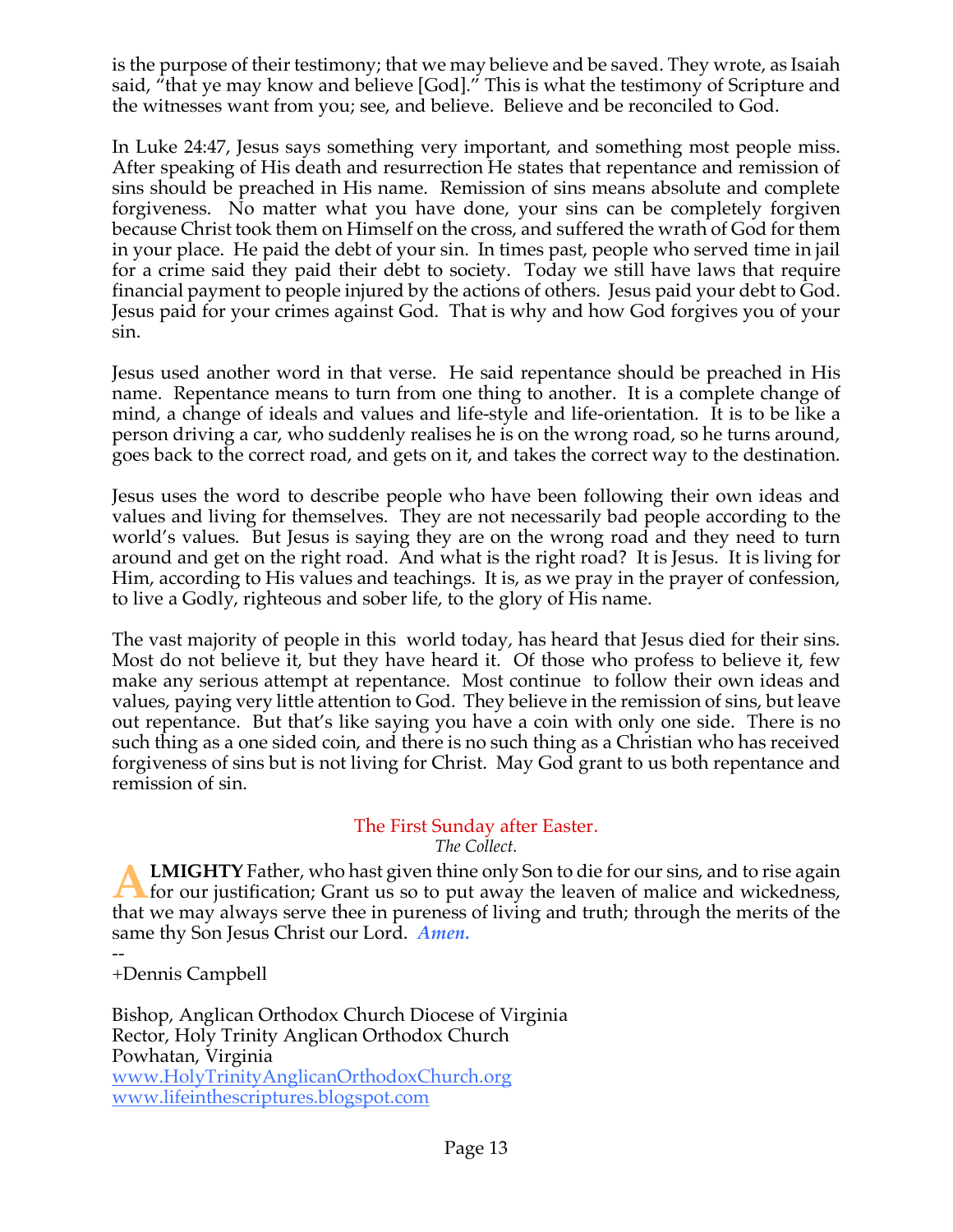#### *Rev Bryan Dabney of Saint John's Sunday Sermon*

We are fortunate to have Bryan's Sunday Sermon. If you want people to come to The Truth, you have to speak the truth, espouse the truth and live

the truth. This is really a good piece and I commend it to your careful reading.

#### **First Sunday after Easter**

In today's Epistle (I St. John 5:4-12) John tells us: *For whatsoever is born of God overcometh the world: and this is the victory that overcometh the world, even our faith.* (v.4) We therefore can be rightly called "overcomers" because we have been born again of the Spirit of God and are made new creatures in Jesus Christ (II Corinthians 5:17). With that in mind, let us examine the process of becoming an "overcomer."



First of all, God proclaimed the mystery of his will to us as found within the pages of Holy Scripture (Ephesians 1:9-10). The Bible tells us much about its author. We understand from the very beginning of the Book of Genesis that he is the Almighty God, the Creator of all things seen and unseen. Through the scriptures we came to see him as a righteous and holy God whose word is law and whose works are perfect. God certified his creation with these words in Genesis 1:31, And God saw every thing that he had made, and behold, it was very good. And when the Devil poisoned the world with sin and degraded it, God was prepared to act. Throughout the pages of Scripture we find God's hand at work as he guided the righteous, preserved those who recognized him as LORD and prepared the means of salvation for his highest creation: mankind.

Nevertheless, God's will for humanity was a mystery which he has unfolded within the pages of the Bible. The fall in the Garden left mankind without that closer walk and fellowship which our first parents once had with him in Eden. So God through his callings and assistance sought to teach a select few about himself for their eternal good and for his glory. How men and women will praise and worship him on account of his blessings and gifts when they are finally confronted with the truth of God! And if we are in Christ, we will lift our hearts and voices in praise to our heavenly Father for the Bible which schools us, for his Son who saves us, and for his Spirit who guides us and helps us. As St. Paul noted in his epistle to the Romans (8:14-15)*, For as many as are led by the Spirit of God, they are the sons of God. For ye have not received the spirit of bondage again to fear; but ye have received the Spirit of adoption, whereby we cry, Abba, Father. The Spirit itself beareth witness with our spirit, that we are the children of God: and if children, then heirs; heirs of God, and joint-heirs with Christ; if so be that we suffer with him, that we may be also glorified together.*

Paul noted further those who are "overcomers" have heard the word and trusted in him of whom the scriptures speak. Jesus Christ is our Lord and Saviour. He is the Alpha and the Omega. He came to save all who would truly believe on him as the Messiah, the Prince of Israel, the King of kings and Lord of lords. We therefore trust in his word and commandment which contains all that is necessary for us to know so that we might grow in godly knowledge and wisdom. As he further noted in his second epistle to St. Timothy, the apostle affirmed that, *all scripture is given by inspiration of God, and is profitable for doctrine, for reproof, for correction, for instruction in righteousness: that the man of God may be perfect, throughly furnished unto all good works*. (3:16-17)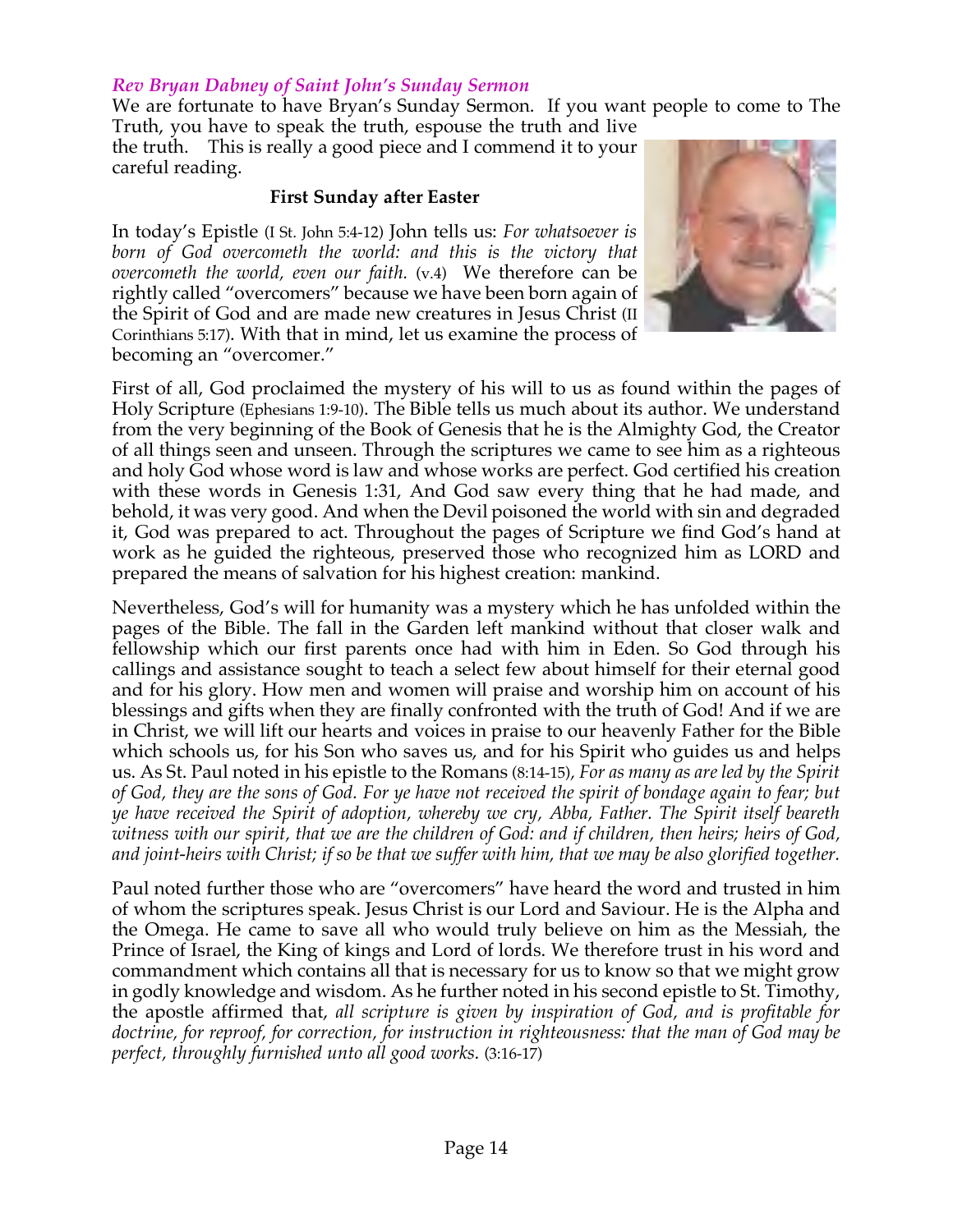And that brings us to the next point: that we responded to the word of truth via our acceptance of Christ and then were sealed with that holy Spirit of promise, which is the earnest of our inheritance until the redemption of the purchased possession, unto the praise of his glory (Ephesians 1:13-14). All who are truly in Christ Jesus have responded to the gospel message by embracing him as their Lord and Saviour. Christ has redeemed us from death and hell through the shedding of his own blood on our behalf.

Hear now the words of the apostle Paul from Ephesians 2:8, *For by grace are ye saved through faith; and that not of yourselves: it is the gift of God. Jesus Christ came into the world to save sinners*. (I St. Timothy 1:15) We are saved and then we are sealed so that no power can separate us from the love of God in Christ Jesus our Lord. The seal on each of us as regenerated souls in Christ means we cannot pass out of the Master's hand once we are in it. And why? *Because ye are bought with a price*. (I Corinthians 6:20) and that price was paid in his blood shed on our behalf. Our sin-debt has been paid by our Saviour so we now belong to him. And if we belong to him then we will live for him and not for ourselves.

Too often people who say they have accepted Christ have not really done that at all. They are only kidding themselves. If we are living for Christ, we will not have time for the wicked and deceitful lusts of the flesh, the lust of the eye and the pride of life. We will seek to keep God's word and commandments. That said, such is not meant to infer that in keeping the law we are working to be saved. On the contrary, we do the works of God precisely because we are saved. *We love him because he first loved us and gave himself for us.* (I St. John 4:10) And we honor God by keeping to the precepts of his word written.

Being an "overcomer" means we have put aside the vanities of this life. We are not forbidden the pleasures of this sphere unless they seek to displace God in our hearts. We have Christian liberty but not license. With liberty one is free to act but with care not to violate God's laws and proscriptions. With license, one exercises his or her own will in this life without regard to the will of God.

The apostle John noted in his first epistle we are to *Love not the world, neither the things that are in the world. If any man love the world, the love of the Father is not in him.* (2:15) And the apostle Peter warned, *Dearly beloved, I beseech you as strangers and pilgrims, abstain from fleshly lusts, which war against the soul.* (I St. Peter 2:11)

That we are free to sin is not justification for sinful acts. Again, we have liberty not license. We must exercise our pilgrim character which Peter referenced in his first epistle. We must keep ourselves unspotted by the world. (James 1:27) And sinful behavior will necessarily bring with it God's judgment. Paul reminds us of this when he wrote, *For we must all appear before the judgment seat of Christ; that every one may receive the things done in his body, according to that he hath done, whether it be good or bad. Knowing therefore the terror of the Lord, we persuade men.* (II Corinthians 5:10-11)

In sum, the "overcomer" is one who has committed himself or herself to Christ. He has believed on his name and received the baptism of the Holy Ghost. He has rejected the world and all the vices and vanities it holds out to charm and seduce the pilgrim and stranger in Christ Jesus. The "overcomer" has indeed, overcome all of these things and more; but he was able to do so only through faith in Jesus Christ by the power of the Holy Ghost. Make that you aim and goal to be the true saint of God; the stranger to this world; the pilgrim on the road to a better country and a better city wherein righteousness dwells.

Let us pray,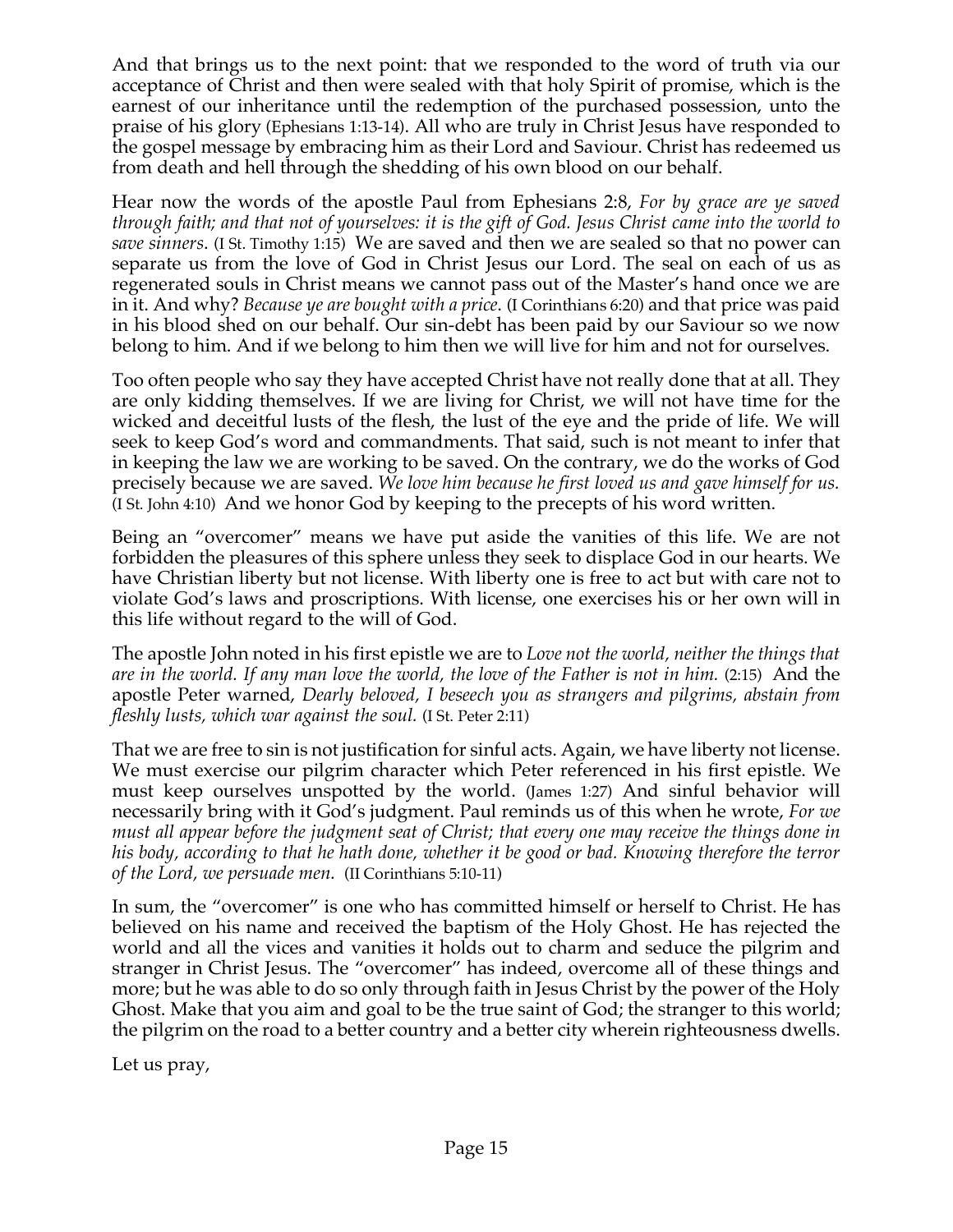**GRACIOUS** and loving God, whose power no one in heaven or in earth nor under O GRACIOUS and loving God, whose power no one in heaven or in earth nor under the earth can stay; grant us grace sufficient to our efforts to be overcomers in this life so that we might reach the realms of thine eternal kingdom; for these things we ask in the name of him who overcame all for us and made us thy sons and daughters even Jesus Christ thine only begotten Son and our Saviour. *Amen*.

Have a blessed week, Bryan+

#### *People in our Prayers* - http://faithfulcenturionprayerteam.blogspot.com/ **Why? Prayer is an extremely important activity.**

It is not that God knows not our needs, for He surely does. Yet, Jesus commanded us to ask God for those same needs. In addition to the obvious of asking God for help, offering thanksgiving and the like, prayer helps us focus our thoughts on how we might do God's work.

The Prayer Team of the Anglican Orthodox Church was established to help our members and fellow Christians pray for those in need and to give thanks as well for the blessings we have been granted.

#### **Who can be on the list? Do I have to be a member of the Anglican Orthodox Church to be prayed for?**

No! The only qualification to be on the list is that you want our prayer team to pray for you. We are Christians and are happy to pray for you, no matter who you are. If you want help from God, you are our kind of people.

## **What is the commitment from the prayer team?**

Each member of the team will pray for the desired outcome at last once per day.

#### **How do I get myself or someone else on the prayer list?**

You can email one of the prayer team leaders: Jack - jack@faithfulcenturion.org or Dru dru@ faithfulcenturion.org, or call the office at (619) 659-3608 or fill out a prayer card at your church.

## **What should I ask for?**

Depends on what you want. Some people merely want God to be asked to heal their ills and be mentioned by their first name, others want a specific outcome and / or have more of their personal information known to the team. Ask for what you want. It is your desire and need for prayer the team is attempting to meet. For typical examples, see the list below.

## **Updating the Team**

If you are on our prayer list, or if you have submitted a person that you have asked us to pray for, please update one of the team members or Hap in person, by telephone or email. It helps to be able to pray specifically for these individuals including their specific needs; plus if they get better, it is our happy duty to give thanks!

Please note that on the yellow (maybe green or orange if you get an old one) cards at church, you can ask that those to be prayed for have their names disseminated to the prayer team. Those names will be said in church and appear here. Or, you can ask that their names and purpose be kept confidential, then only Hap will know to pray for them.

#### *Prayer List Notice – If you have someone on the prayer list and their needs have changed, please let us know. We'd like to update our prayers to reflect the need and most important to give thanks!*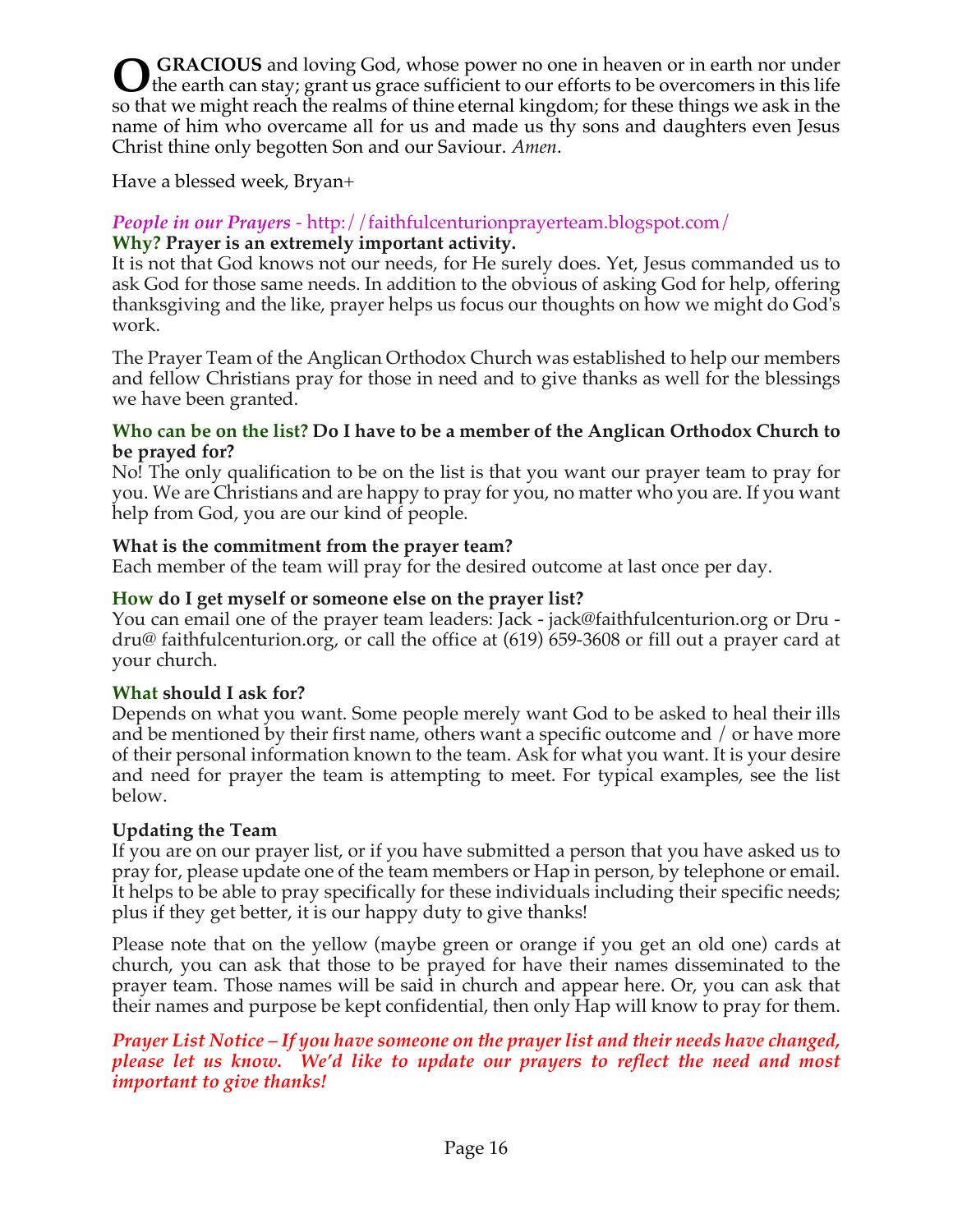## *Travel*

- *Tricia, Marc and Anthony* are on travel to the British Virgin Islands for work. Pray they have a safe travel and a productive time there.
- *Hap, Jack, Hope, TW, Paul* and others are traveling this week to Dallas for the midyear meeting of the Organization of Flying Adjusters.

## *Move*

*The Thomas Family* are now in Virginia on what was to be a headquarters tour. Pray for peace of mind for Kurt and for Mary and the kids.

## *Immediate Prayer Please*

- *Ken Harris* lost his wife Carol in December after many many years of happy marriage and is really lost and unable to regain his place here on earth. Please pray that he will be able to adjust to her passing and concentrate on those things which he needs to do in order to be an effective and useful member of society here and now. He has much left to do here and right now, he just cannot see his way clear to doing those things. Please pray he will look to God for solace and help at this time of need.
- *Evelyn*, an 88 year young woman recently experienced a TIA affecting her sight, speech and walking. Please pray for God to guide those treating her and for her to let God carry her worry.
- *Tricia* broke her left arm and it seems to be recovering slowly. Please pray God will enter in to her, help her to regain range of motion in her arm so that she will not require surgery. She would appreciate your prayers for healing and patience.
- *Chelsea Brown* has need of God's strength and guidance for her, her daughter Lauren and those around her. Her life has been in turmoil for the past two years. Chelsea was in an accident which left her without the use of her right arm for almost two years, though after two surgeries it is back, her daughter has had three sets of lung blood clots, dropped out of college and lost her job and car due to another accident. Things are very bad for them, they need housing as they are about to be evicted from their current apartment. Please pray that God will give them the direction and strength they need and that the government officials in Raleigh will see clear to provide housing.
- *Dakota* had to be life flighted from Enterprise to Birmingham, Alabama. He is having seizures. Please pray for peace of mind and soul for Dakota and his family and for inspiration and understanding for the medical team treating him that they might find a solution to the seizures.
- *Ron Cole Klages* is a patriotic former Marine who has debilitating blood clots pursuant to cancerous growths on his liver and unknown other places. Please pray for the medical team treating Ron that they might pay attention, do their very best and be open to God's guidance.
- *Jill* was on life support; her family members traveled a great distance to see her and returned home safely. Jill's condition improved to critical, but needs your prayers to continue her recovery.
- *Samson Hendrik* has prostate cancer and his kidneys are not working. Pray our Lord Jesus Christ will be close to him and his family of friends during this illness.

## *Ordination*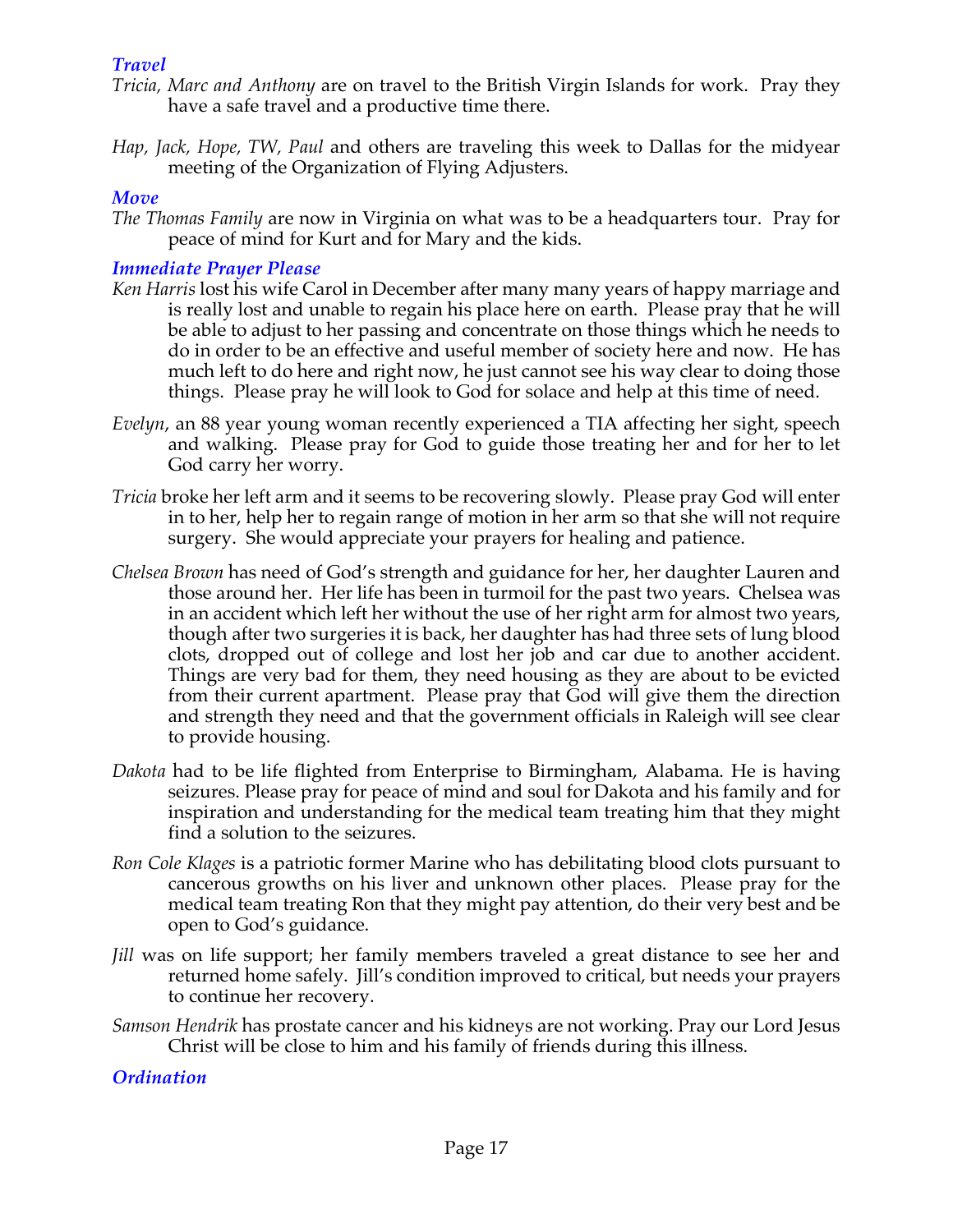*Rev Stephen Cooper* of the Church of the Redeemer in Fairbanks, Alaska, was ordained to

the office of Priest in the Anglican Orthodox Church Sunday, 25 March 2018 by Bishop Jerry L. Ogles. Please give thanks for Rev Cooper's commitment to this office and for strength and guidance as he performs in it. For the foreseeable future he will report directly to Bishop Ogles.

# *Departed*

*Claudia Jean Ryan* left for home early the morning of 23 March 2018, after a short and hard battle with cancer which began on 2 January 2018. Claudia and her husband Al, an Anglican Deacon, have great faith, strong will and trust in the Lord. They ask you give thanks for her time here on earth and a safe passage from the Shadowlands to home. Pray for comfort and strength for her family who of necessity remain behind.



## *Nearing the end of their time here on earth*

*Amos Dweh* the Bishop of Liberia is critically ill. He is a long standing minister of the Anglican Orthodox Church and preparing to meet the Lord. Please pray for comfort for his family and especially his son Benjamin. This picture was taken when he was in Statesville at St. Peter's Anglican Church the church of the AOC National office after he was consecrated as a Bishop.

## *In need of a miracle or understanding of God's Plan*

- *Doug Lambert* has been battling sepsis of unknown origin. For twelve weeks they have not been able to find the source of the problem. He is very weak and concerned that no one can find the reason for the infection. He asks that you pray for the medical team treating him to do their best, to be open to God's guidance and for him to keep his trust in the Lord and not worry.
- *Neal* has heart problems and is very weak, he also has COPD, kidney problems, his potassium is too high, he came back from the point of death. He is now home and permanently on oxygen. He is doing well, for that he and his family are grateful and ask your thanksgiving prayers. More importantly, please pray Neal will accept salvation through our Lord and Savior.
- *Paul* is in hospice and ready to meet His Lord. Please pray for Paul as he prepares to go home to be with his family who have gone before him. Pray for the faith of his family to build and the transition to be good.
- *Dot* is an elderly woman with liver cancer. Please pray for Dot as she prepares to go home to be with her family who have gone before her. Pray for the faith of her family to build and the transition to be good.
- *Mrs. Tiffany (90)* has chosen to refuse extraordinary care as it will not gain much earthly time. The Tiffanys have been together for a long, long, long time. Pray for Mrs. Tiffany and her husband as together they begin this Journey to be with their Lord.
- *Saundra* is in ICU with congestive heart failure after a heart operation. She is aged and frail. Saundra is near the end of her time here on earth. Please pray for comfort,

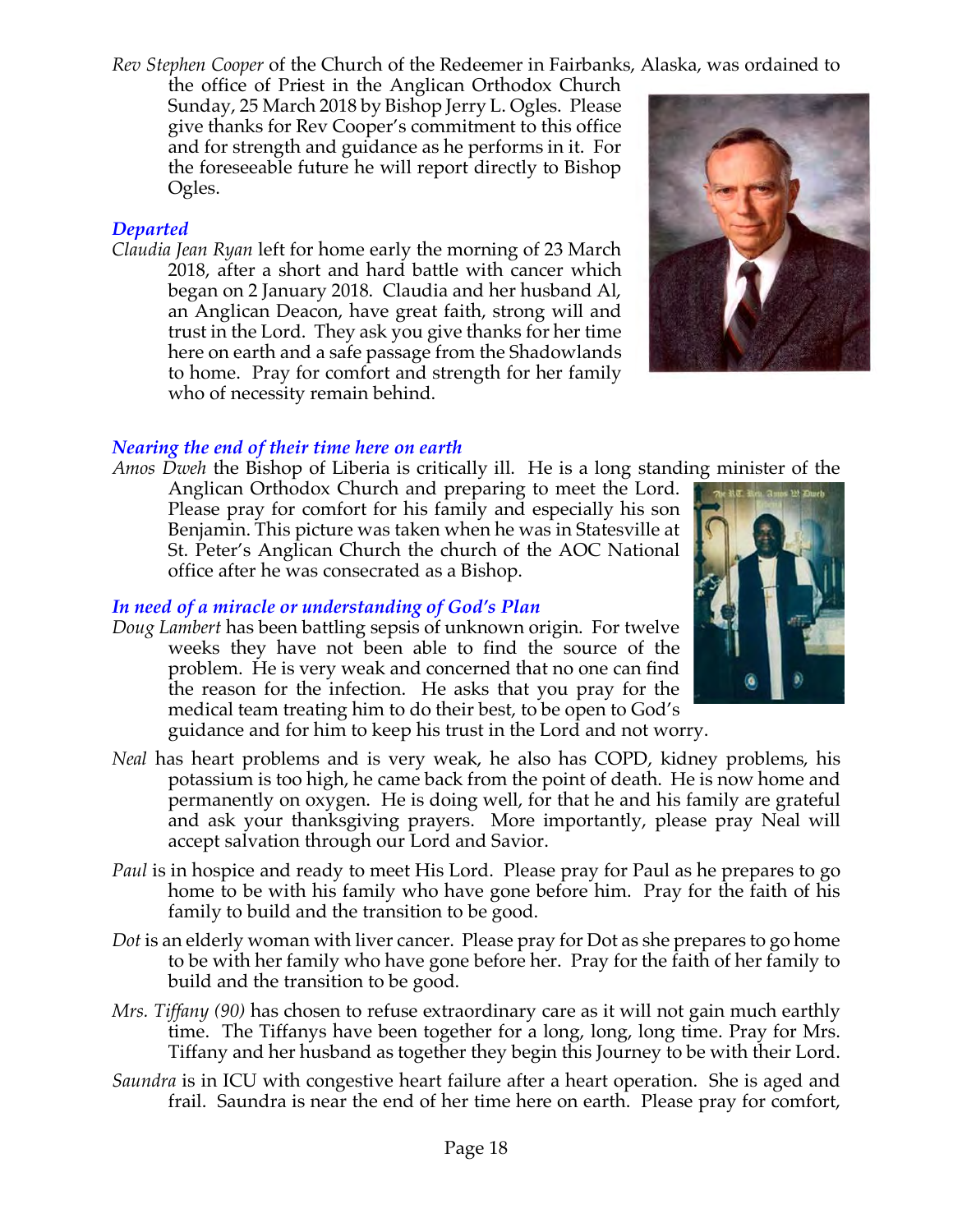understanding, strength and guidance for Saundra and her family who will of necessity remain behind. Pray for the love of God to stay foremost in their hearts.

- *Polly* is in hospice care with dementia and spinal stenosis. Please pray for her as she prepares to go home to be with her family who have gone before her. Pray for the faith of her family to build and the transition to be good.
- *Ron* had a Heart Attack, at the hospital he found out he also has Kidney Cancer. He is a man of faith and is in need of prayer for his health and that the Lord will provide strength for his family.
- *Kathy Cox Merritt* has been receiving Chemo and 12 November 2016, had bowel resection surgery and was given a very bad prognosis. Kathy just retired as an RN in Orthopedics at a local hospital; sometimes a little medical knowledge can be dangerous to the patient but she remains positive. Please pray for Kathy's healing and peace and comfort for her and her family, both spiritually and physical
- *Krysti* is off life support and able to talk, please give thanks for the good news. She is still unable to feel her legs. When that comes back she will go to a rehabilitation facility. Krysti has used drugs, has high blood pressure, is diabetic and has organ failure. Her families are with her and will appreciate your prayers.
- *Pat* has metastatic osteosarcoma; there is little that can be done. Please pray for a miraculous remission; that Pat's remaining time here on earth might be good. Help Pat and family put their trust in the Lord and let Him carry their sadness, fear, worry and terror.
- *Amy* has been diagnosed with metastatic melanoma and has cancer all over her body, and in one of her kidneys which are no longer functioning. Amy and her family have asked for prayer to stop the growth and to aid the family financially with the medical bills. At present she has to have surgery every two months to place stents. Pray Jesus will be close to all.
- *Gemma Dillinger* has been treating for breast cancer for over a year now, after surgeries, radiation and chemotherapy, she is reaching the limit of her tolerance with no end in sight. Please pray for her to gain strength and ground on the cancer. Help her to continue with her faith in our Lord, she is not afraid to go home, but wants to make sure it is time. Pray she will be encouraged to not give up until it is her time to go and that her time here on earth with her family will be good.
- Janet has had a blood borne cancer for several years. Her faith in the Lord is great and she is ready to be with Him. Pray she will be encouraged to not give up until it is her time to go.
- *Holly* has had Colon Cancer, Breast Cancer and now it is in her spine. Please pray for guidance for the medical personnel treating Holly, for a miraculous remission; that Holly's remaining time here on earth might be good. Help Holly and her family put their trust in the Lord and let Him carry their sadness, fear, worry and terror. Pray for strength and courage for Holly.
- *Tim* was on a kidney transplant list and started dialysis and was taken off the transplant list for a heart problem that required stents, while putting in stents a leaking valve was found. A port was put in and something happened and it has to be redone. In several days he will have a valve replaced, after heart surgery and recover he will go back on the transplant list. Please remember him in prayer in the days and weeks ahead. Pray he will put his worry on God's shoulders so he might be at peace and rest. Pray for those treating him that they might pay attention and do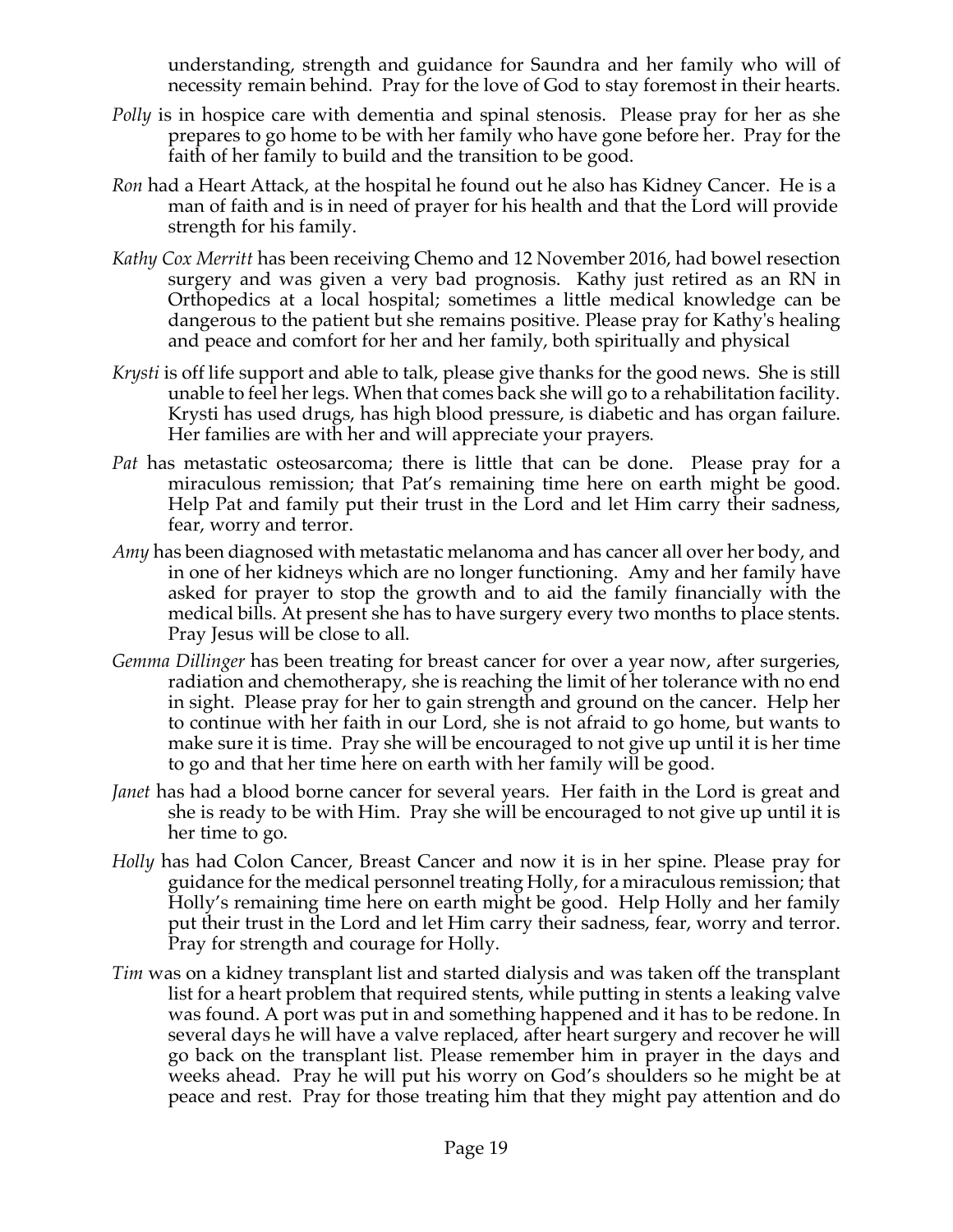their best.

- *Marilyn* has been diagnosed with non-operable pancreatic cancer. Please pray for a miraculous remission; that Marilyn's remaining time here on earth might be good. Help Marilyn and her family put their trust in the Lord and let Him carry their sadness, fear, worry and terror.
- *June* found she has a recurrence of colon cancer, which is now Stage Four, that is it has spread. Please pray for a miraculous remission; that June's remaining time here hon earth might be good. Help June and her family put their trust in the Lord and let Him carry their sadness, fear, worry and terror.
- *Leon McKay* suffered a stroke a few weeks back that has left him unable to speak and while undergoing evaluation the doctors also found he has a very aggressive cancer. Please pray for a miraculous remission; that Leon's remaining time here on earth might be good. Help Leon and his family put their trust in the Lord and let Him carry their worry.
- *Rev. Thomas Brooks* is not improving and being kept alive by artificial machines. Please pray for a miraculous recovery and if that not be God's Will, a rapid passing to home. Help Thomas' family put their trust in the Lord and let Him carry their worry.
- *Ronnie* has kidney cancer that has spread and the surgeons are very concerned. Please pray the medical team to formulate a successful treatment plan and for a miraculous remission; that Ronnie's remaining time here on earth might be good. Help Ronnie and family put their trust in the Lord and let Him carry their worry.
- *Levi* was cancer free for 4 years and just discovered he has kidney cancer. Levi has a great deal of faith and said whether he is healed or God takes him home he will be fine. Please pray for the medical team to pay attention and to their best and for a good outcome. Pray also that Levi and family will be able to put their worry on God's shoulders. In particular, please pray for pain relief; Levi is 22 years old.
- *Ray Daley* is a member of the Royal Canadian Legion and served his country during the Korean War era. Ray is taking chemotherapy treatments for cancer. Meanwhile his son Trevor is in the hospital in a coma and seems to have lost the will to live.
- *Pat* has been under treatment for colon cancer for some time. He has had major complications the last few days and your prayers will be appreciated by family and friends.
- *Dorothy* had pneumonia, on checking her lungs they found tumors which permeated the lung area. Further investigation found a primary site in the colon, with the lung being secondary. It would appear there is no viable treatment at this time. Please pray for a miraculous remission; that her remaining time here on earth might be good. Help Dorothy and her family put their trust in the Lord and let Him carry their worry.
- *Becky* has fourth stage metastasized lung cancer and is not doing well with chemotherapy treatments. Please pray for Becky and her husband as they are together during this difficult time in their lives.
- *Jane* has fourth stage cancer and is not doing well. Please pray for Jane and her family as they are together during this difficult time in their lives.
- *Colleen* has been battling pancreatic cancer over the last year and it has now spread to one of her lungs. Please keep her and her family in your prayers.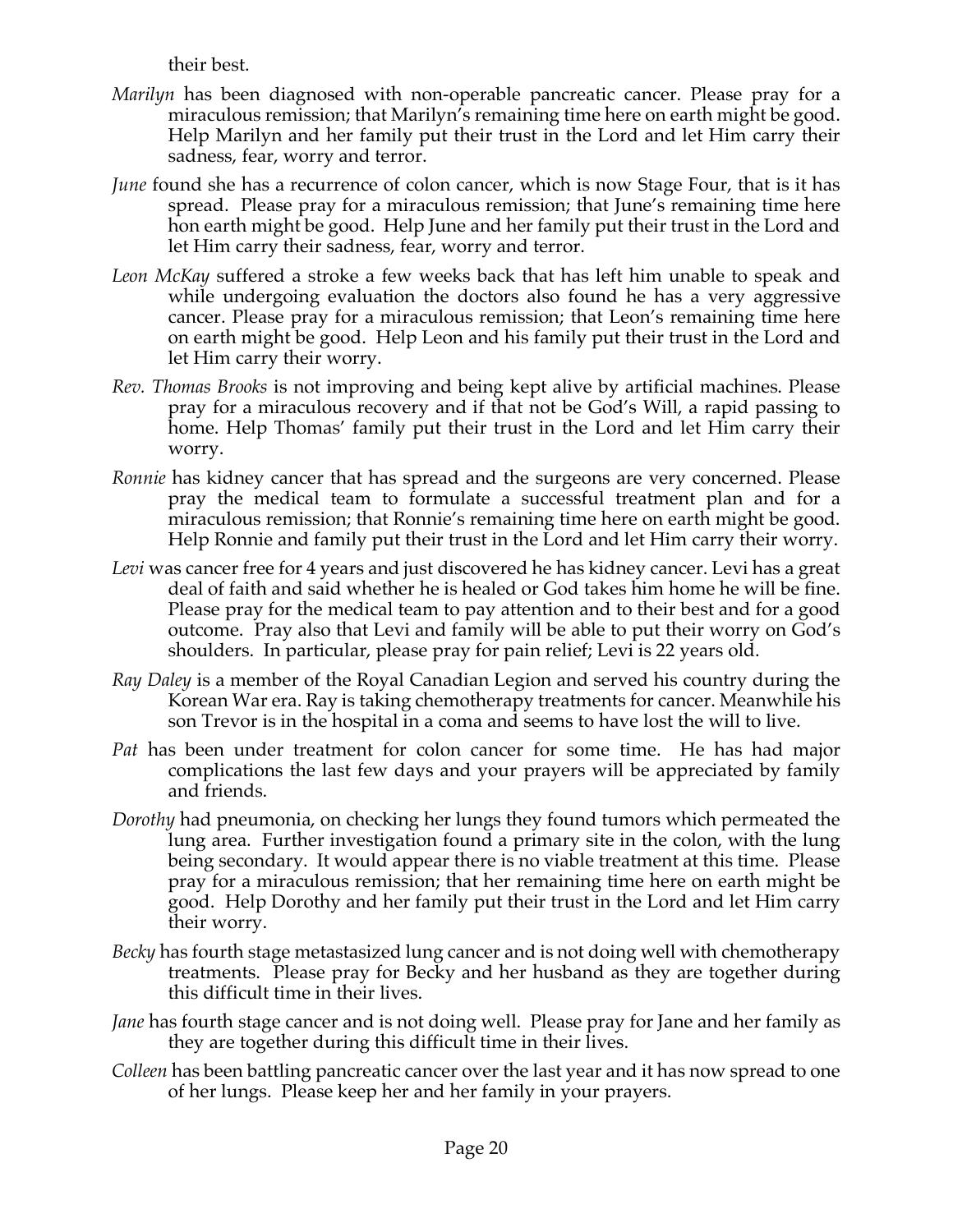*Christine* has cancer of the colon, which spread to her liver; she is receiving chemotherapy and is having difficulty eating. Please pray for the medical team treating her to pay attention and do their very best; pray also for confidence in our Lord for Christine and her family.

#### *Homebound or Infirm*

- *Sarah* had to move to an Assisted Living Home and has found the adjustment very difficult. Please pray she will come to terms with the situation and that her Lord Jesus will be close to her. She recently lost 30 pounds and her eyesight is deteriorating. Pray her appetite will improve and her eyesight will return to normal. Most of all, please pray our Lord Jesus Christ will be close to her at this difficult time.
- *Larry H* has general weakness as the result of extreme fatigue. Larry is now up and about, walking without assistance. The depression is still a part of his life. Due to several chronic illnesses, he will never be able to live on his own. On the other hand, he has been transferred to a facility near his former home so he will be nearer his friends. Larry has difficulty with the lack of what he considers fairness in the Word. Please pray for help for Larry to put his trust in the Lord, relax and build strength and give Pastor Roy guidance on helping him.
- *Laurel Bessessen* (95) has begun to lose her mental abilities to recall people, places and things around her. Her family is no longer able to care for her at home and she is in a skilled care facility. She is the last of that family's generation. Please pray for the mental degradation to stop or for her to leave for home. Pray for her family who do their best to care for her, visiting every day; for her children Cookie, John and Bill, as well as the other members of the family.
- *Judith Clingwall* is afflicted with Multiple Sclerosis (MS). She is currently in Laurel Place, an extended care facility in Surrey, British Columbia. Please pray for remission of the disease so she might return home to her family. Pray also for strength for her husband Martin as he deals with all the problems and stress of Judith's situation.
- *John* has Alzheimer's pray he will call on God to help him as he deals with this.
- *Steve,* brother in law of Paul Martin, appears to have early onset dementia. Steve had teenage children and is very concerned for them. Please pray for the disease to stall or abate and for peace of mind for Steve and his family.
- *James* is on oxygen all the time, this is bothersome to him and terrifying as well. Please pray for James to put his worry, his bother and his terror on the Lord. Pray for strength and guidance for James and his family. They suggest this verse, I am thine, save me, for I have sought thy precepts.
- *Joan* has had serious medical problems that have kept her confined. Please pray her health will remain stable.
- *Norma, Sara's* mother is in a state of deteriorating health, both physically and mentally, with both dementia and Alzheimer's She is slowly drifting away, though she still recognizes Sara and prayer gives her a sense of peace. Please pray for both Sara and her mother to put their cares and worries on God's shoulders so they can deal with the many problems involved.

## *Surgery*

*Maria Carla* is going to the hospital for corrective surgery. Pray our Lord Jesus Christ will be close to her as she has this operation. Pray for her father who will be taking her a long distance for the operation.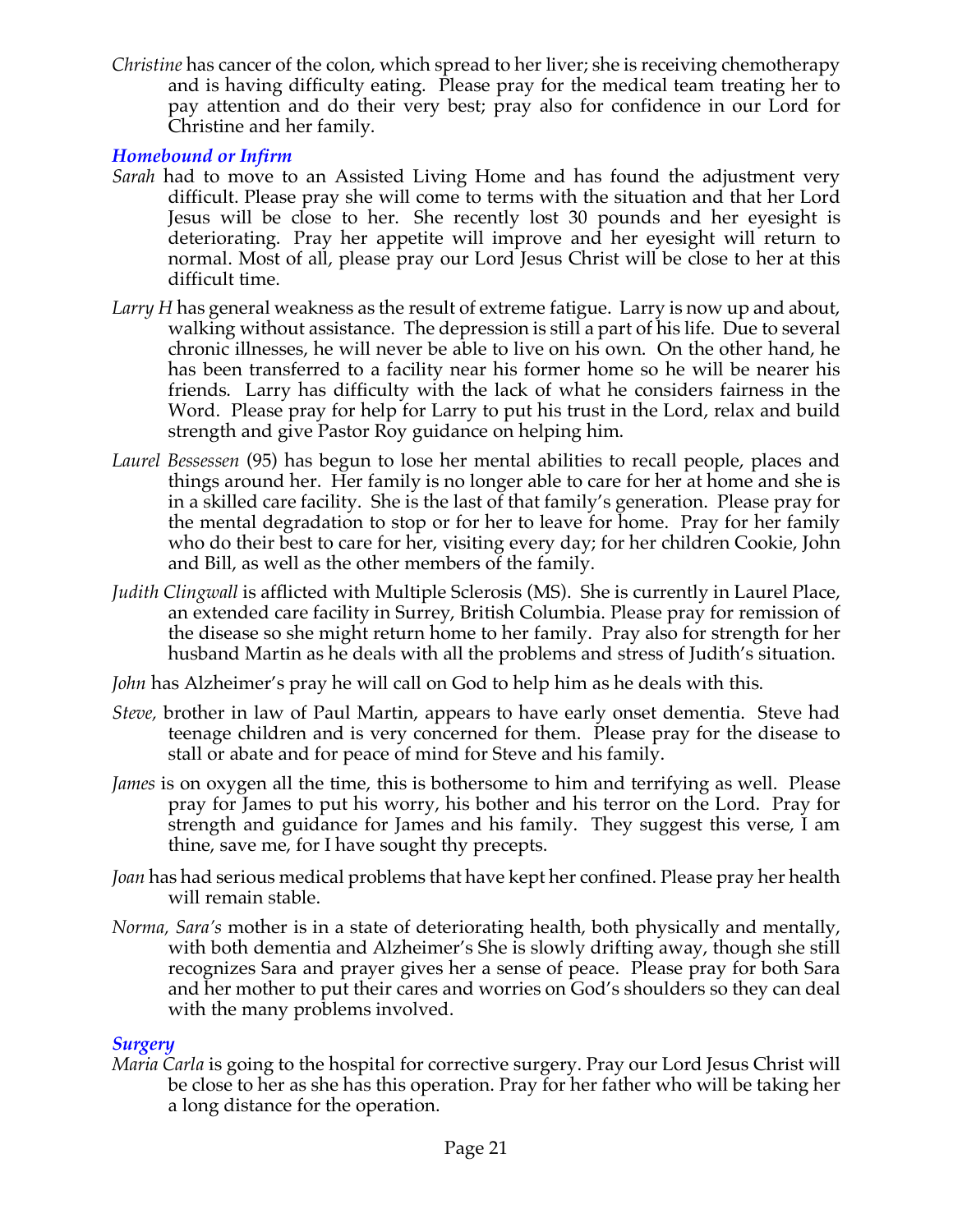- *Marcia* has had a biopsy of a mass in her breast which indicated a tumor that must be removed. Pray the surgical team will be open to guidance, pay close attention and do their very be Pray for peace of mind and trust in God for Marcia and her family.
- *Edware* is having his fourth back surgery (in the last four years) Please pray for the medical team to pay attention and to their best and for a good outcome. Pray also that Edware and his family will be able to put their worry on God's shoulders.
- Jeff has been undergoing surgery, chemo and radiation since October for pancreatitis and Pancreatic cancer. Please pray for the medical team to pay attention and to their best and for a good outcome. Pray also that Jeff, his wife and family will be able to put their worry on God's shoulders.
- *Albert* had a pacemaker installed recently. He will require surgery soon for a leaking heart valve and has just been told he has esophageal cancer. Pray he will turn to God and come to know Him on a more personal basis as the days go by.
- *Mario* has early-diagnosed prostate cancer and had surgery. Pray for complete remission and that Mario and his family will be able to put their worry on God's shoulders.
- *Eddie* has upcoming bladder surgery. Please pray for the surgical team to pay attention and to their best and for a good outcome. Pray also that Eddie and family will be able to put their worry on God's shoulders.

#### *Testing and Treatment*

*Bryan Alford* (~40) has been diagnosed with multiple myeloma and seeking treatment.

- *April and her husband* ask you prayers for the Lord to guide them and lead them both to the correct medical care; and that the family may receive comfort in the process.
- *Michael Moriarty* has been diagnosed with upper duodenal cancer which is the upper section of the small intestine. It is fairly rare and they have not decided how to treat him. Pray with Michael, his family and friends that the medical insurance people will fulfill their obligations and the physicians treating him will be guided in their assessment and treatment plan, for a full and speedy recovery to good health and for continued trust in the Lord for Michael, his family and friends in this worrisome time.
- *Chloe Mayo*, granddaughter of Justice Roy and Kayla Moore, good friends of Bishop Jerry, suffered a serious kidney attack possibly resulting from strep. Pray her family and friends the physicians treating her will be guided in their assessment and treatment plan, for a full and speedy recovery to good health and for continued trust in the Lord for Chloe, her family and friends in this worrisome time.
- *Josh* has two little children and just discovered he has a rare form of Cancer. Please keep him and his family in your prayers in the days ahead.
- *Ross* an elderly gentleman has been diagnosed with Leukemia. Ross has had good health until now, your prayers at this time will be appreciated by his family and friends.
- *Carman* was just diagnosed with breast cancer. Pray for her family as they continue to help her get the proper care. Pray with Carman, her family and friends that the physicians treating her will be guided in their assessment and treatment plan, for a full and speedy recovery to good health and for continued trust in the Lord for Carman, her family and friends in this worrisome time.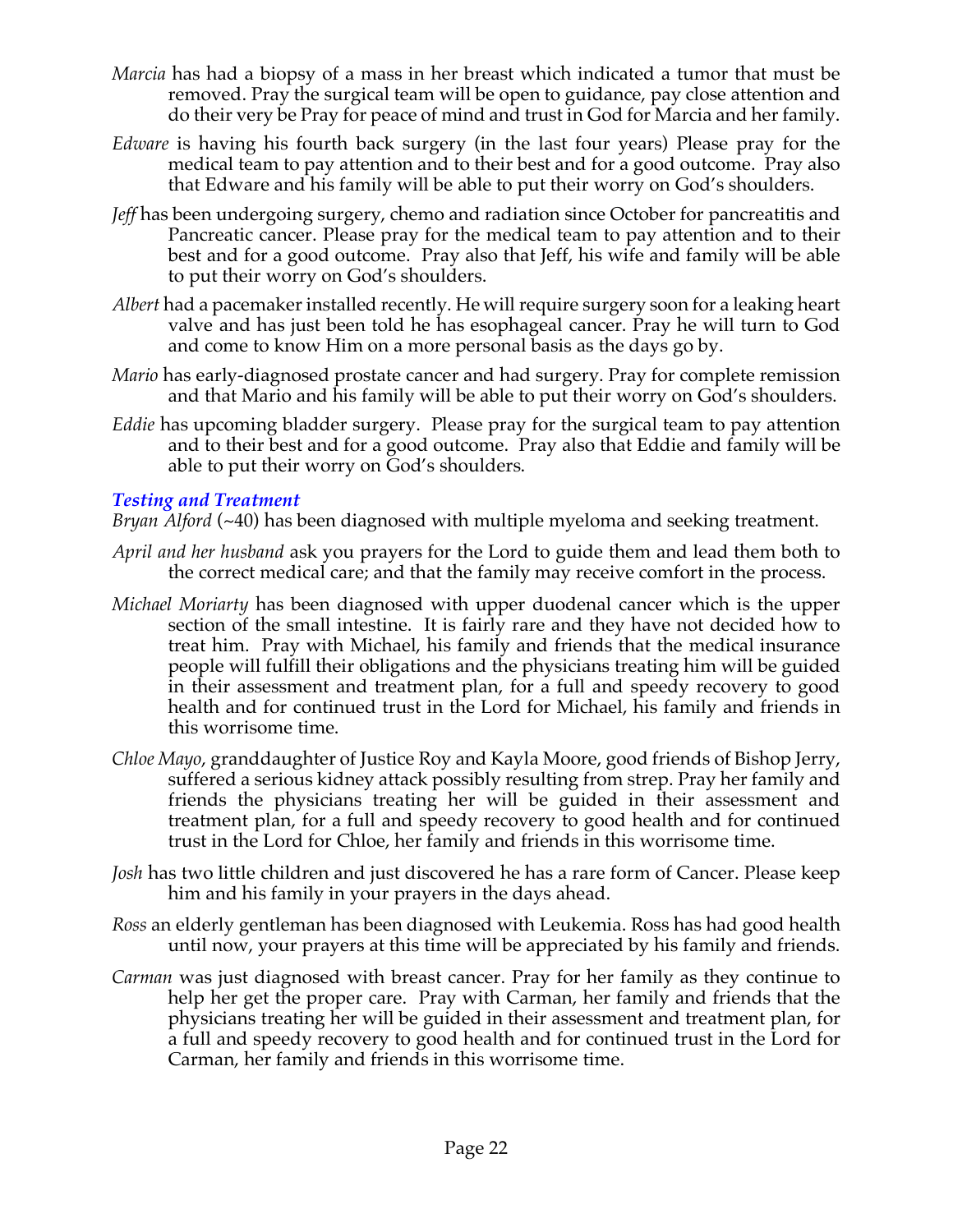- *Kathie Lynn Holter* sister of Rev Phil Ternahan, was just diagnosed with Stage Four lung cancer (never smoked) which spread to the brain. She was operated on 26 June 2016. Please pray with Kathie, her family and friends that the physicians treating her will be guided in their assessment and treatment plan, for a full and speedy recovery to good health and for continued trust in the Lord for Kathie, her family and friends in this worrisome time.
- *Tina* just found out she has cancer on her left kidney. Please pray for guidance for the people treating her and for trust in our Lord for Tina and her family.
- *Martha* is now home after testing and she does not have cancer, but she does have bad kidneys and is adjusting and getting ideas to work with that. Please pray for guidance for the people treating her and for trust in our Lord for her.
- *Spencer* has been diagnosed with Autism. Please pray for guidance for the people treating him and for trust in our Lord for him and his mother Lorna.
- *Michael* has cancer of the blood and is starting chemotherapy. Please pray for the physicians treating him to be guided in their assessment and treatment plan, for a full and speedy recovery to good health and for trust in the Lord for Michael.
- *Clay* has a large gallstone; he is in poor health and not currently a surgical candidate. Please pray for the physicians treating him to be guided in their assessment and treatment plan, for a full and speedy recovery to good health and for trust in the Lord for Clay.
- *Jim Sevier* has been in the hospital for heart related troubles. Please pray with Jim and his family the physicians treating him will be guided in their assessment and treatment plan, for a full and speedy recovery to good health and for trust in the Lord for Jim and his family in this worrisome time.
- *Claude* has been falling and he does not know why. Pray doctors will discover what the problem is and he can continue without any more difficulties.
- *Gretchen* has been diagnosed with severe osteoporosis and is now being treated with exercise, nutrition and vitamins. Please pray with Gretchen and her family the physicians treating her will be guided in their assessment and treatment plan, for a full and speedy recovery to good health and for trust in the Lord for Gretchen and her family in this worrisome time.
- *Pete* has not been well and is back in the hospital with another stroke. Please pray for the physicians treating him to be guided in their assessment and treatment plan, for a full and speedy recovery to good health and for trust in the Lord for Pete and his family in this worrisome time.
- *Mary Lee* has bleeding into her stomach and they cannot find the sources. Mary Lee is in CCU and her husband *Maurice* is not eating until she returns home for is so upset. Please pray for the physicians treating her to be guided in their assessment and treatment plan, for a full and speedy recovery to good health and for trust in the Lord for her, Maurice, as well as the rest of the family in this worrisome time.
- *Glenn Porter, MAJ USMC Retired,* has Interstitial Pulmonary Fibrosis, which causes him to be unable to get enough oxygen into his system without supplemental oxygen all the time. The only real treatment is a lung transplant, without a transplant he has between two to five years here on earth. Please pray for him to continue in his faith and for a set of lungs to become available.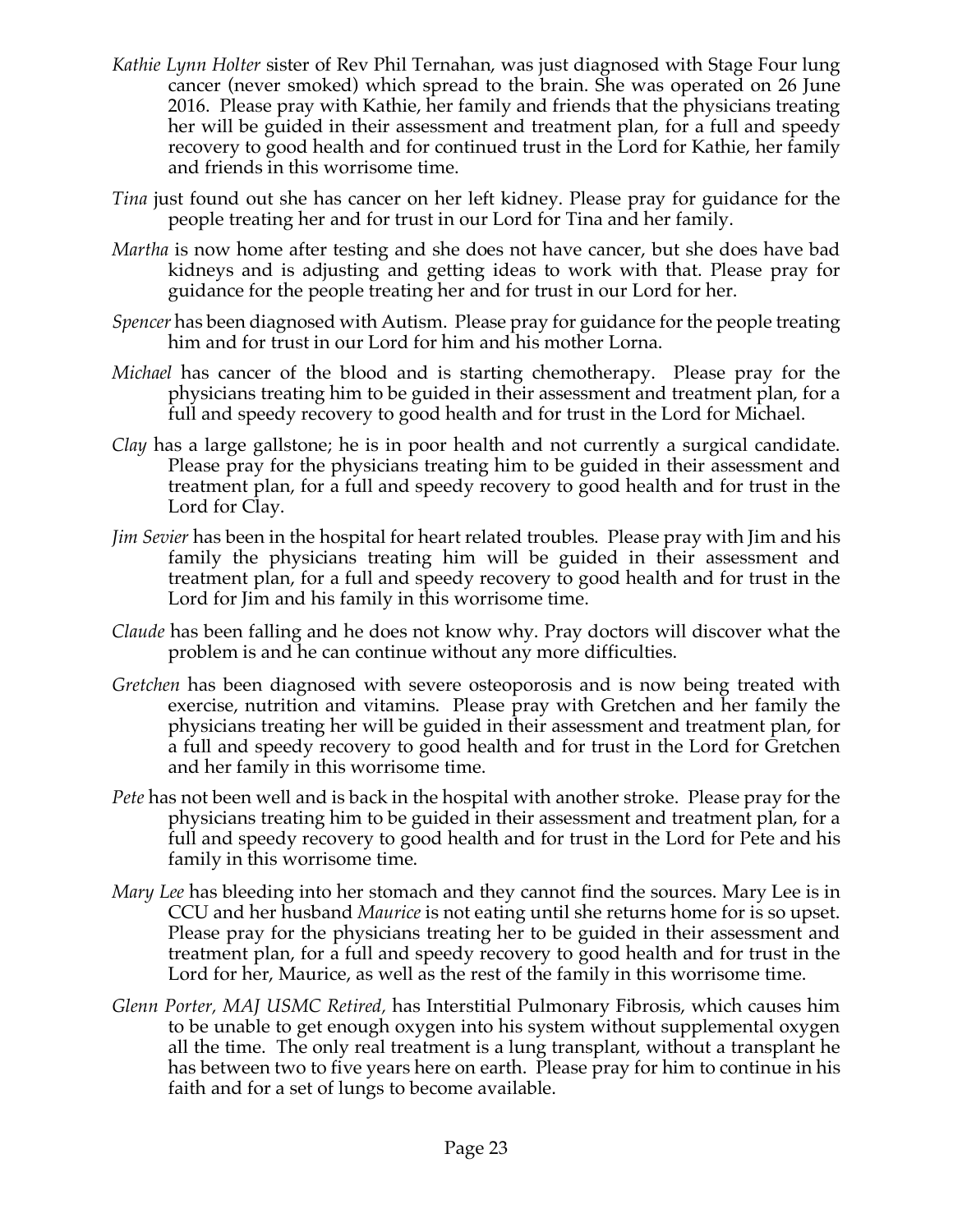- *Pat* has an aneurism of the brain, pray she will make the right decision on how to treat this problem and it will be healed.
- *Dan* is very sick with cancer and is starting an experimental treatment. This treatment will take Dan away from their family business and put even more stress on him and his family. Please pray for Dan's wife who is meeting with Steve who plans to keep the family business going while Dan is ill. Pray for Steve as he has many new responsibilities.
- *Timothy* has brain cancer. He had surgery and is waiting for the pathology report to find out what kind of chemo he will need. Please pray for continued guidance for the medical team treating Timothy and patience and trust in God for Timothy and his family. Pray also for a full recovery for Timothy.
- *Helen* was admitted from her doctor's office 15 July 2015, as the result of a blood test, to the University of Pennsylvania Hospital with an extremely high white blood count. She and her husband are very active in the ministry of their church and are asking for believers to pray for them and their family, as they are facing very serious problems in the days to come. Please pray for guidance for the medical team and patience and trust in God for Helen and her family. Pray also for a full recovery for her.
- *Elma* has been suffering with headaches for a long time. Doctors have not been able to discover the reason for them. Pray for strength, courage and understanding for Elma and her family; as well as for God's guidance for the medical people caring for her that they might find the best treatment method to banish the headaches completely.
- *Barbara Apple* is bedridden after a fall which left her with two paralyzed limbs. She continues to experience pain in the effected limbs and will be totally bed bound for the remainder of her life. Your continuing prayers for her are appreciated and are great comfort to her. Please pray for Barbara to put her trust in the Lord, look to Him for strength and for her to gain energy so she does not lose the mobility she has; pray for a miraculous full and rapid recovery. Also, please continue to pray for her husband Bob who is her sole caregiver that he will be comforted and strengthened in his time of need.
- *Deborah* has had a stroke, she is doing much better and out of the hospital. She has a problem with anemia and is taking supplements for that. Pray our Lord will be close to her and her family. Pray for strength, courage and understanding for Deborah and her family; as well as for God's guidance for the medical people caring for her that they might find the best treatment method to allow her to heal completely.
- *Rev. Steve Boardman* has been diagnosed with stage 3 cancer. Pray that Jesus will be close and comfort his family and members of his congregation*.*
- *Hang So Ryu* has cancer. Please pray for medical team contemplating and evaluating the treatment that they might be guided to the correct choice and do their very best. Pray also for peace of mind and trust in God for him and his family, as well as physical strength.
- *Olivia,* age 7, has been diagnosed with Stage 3 Lymphoma. The prognosis is good at this time, please pray for medical team contemplating and evaluating the treatment that they might be guided to the correct choice and do their very best. Pray also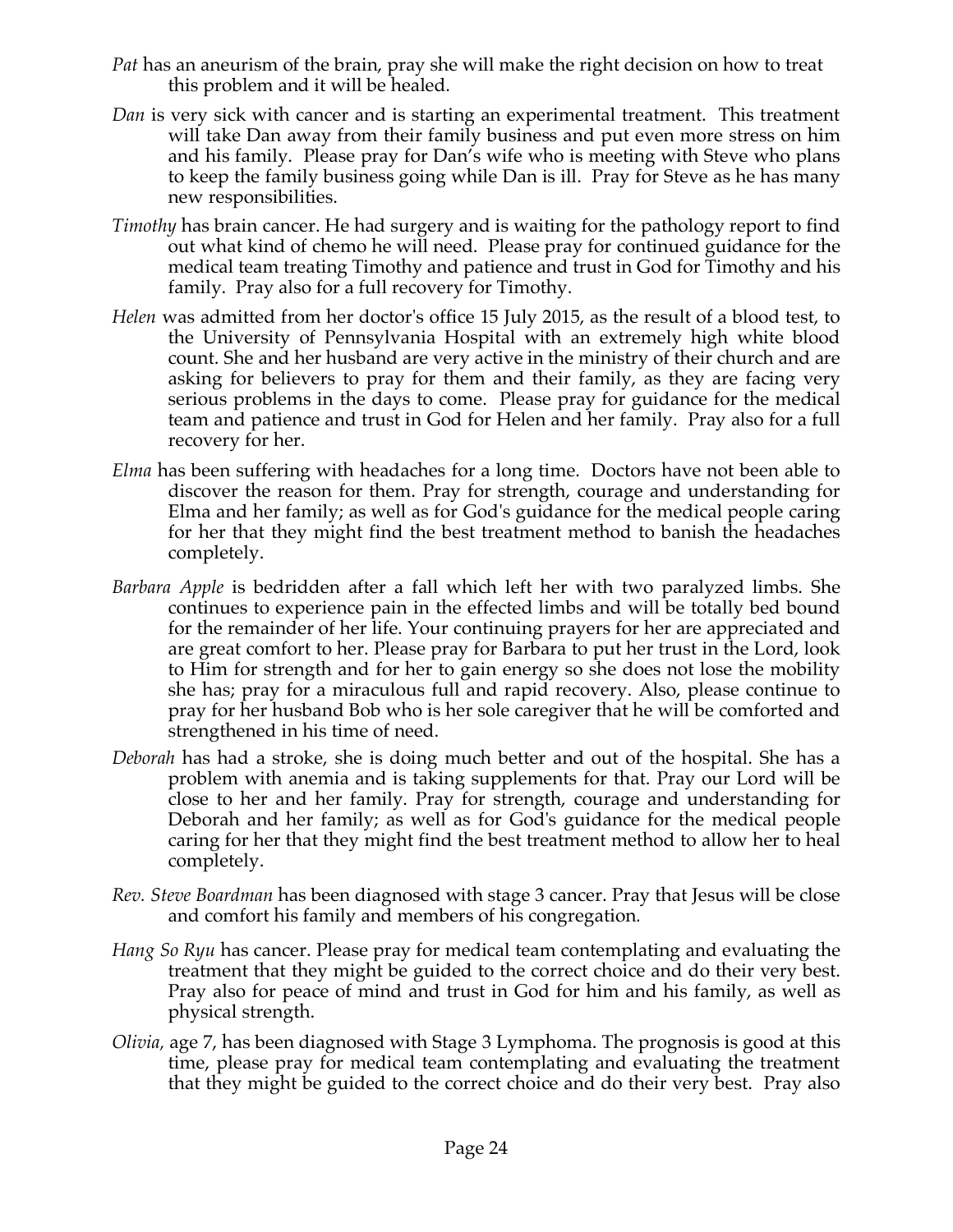for peace of mind and trust in God for Olivia and her family, as well as physical strength.

- *Paul* has been hospitalized recently several times because of persistent high fevers. He is being tested and checked by physicians and seems to have a slight scoliosis, a node and Schuermann's disease. Please pray it will be discovered how to treat these problems and healing will begin so he will be inspired to continue his education.
- *Rick* has heart problems. Please pray for guidance for the medical people treating him that they might pay attention, do their very best and make the right recommendations regarding treatment. Pray for help for Rick and his wife Wanda to keep their trust in the Lord and let Him carry their worry.
- *Stacy* has Multiple Sclerosis and was hospitalized for what turned out to be food poisoning. Pray for trust in God for Stacy and Chris as they deal with Stacy's illness.
- *Faye* is in the hospital because she is weak has been receiving blood transfusions. Pray for strength, courage and understanding for Faye and her family; as well as for God's guidance for the medical people treating her that they might find the best course of treatment and allow Faye to heal completely.
- *Tom* has heart and kidney problems. Pray for strength, courage and understanding for Tom and his family; as well as for God's guidance for the medical people treating him that they might find the best course of treatment and allow Tom to heal completely.
- *Harold* is having surgery on 30 September 2016 to repair a hole in his aorta bleeding into the abdomen which caused stroke like symptoms.
- *Joe* has had a preliminary ALS diagnosis. Pray the final diagnosis will something that will allow him to continue taking care of his devoted young family. Pray for strength, courage and understanding for Joe and his family; as well as for God's guidance for the medical people treating him that they might find the best course of treatment.
- *Preston* is reacting poorly to recent neck surgery and now has problems with his liver count; Physicians feel that dialysis will help. There may be a blockage in the bowel and an operation might be necessary. Please pray for the medical team to pay attention and to their best to determine how to help Preston and for a good outcome. Pray also that Preston and family will be able to put their worry on God's shoulders while Preston does his best to facilitate a return to good health.
- *Brenda* is in the hospital because of bleeding on her brain. Please pray for peace of mind and trust in the Lord for Brenda, as well as for her family, and for God's guidance for the medical people treating her that they might find the best course of treatment.
- *Mackenzie* is a young girl with leukemia. Please pray for peace of mind and trust in the Lord for Mackenzie, as well as for her family, and for God's guidance for the medical people treating her that they might find the best course of treatment.
- *Mack* has had diabetes most of his adult life. Circulation in his legs is very bad and doctors are considering amputation. Please pray his medication will help and he will not face amputation. Please pray for peace of mind and trust in the Lord for Mack and for God's guidance for the medical people treating him that they might find the best course of treatment.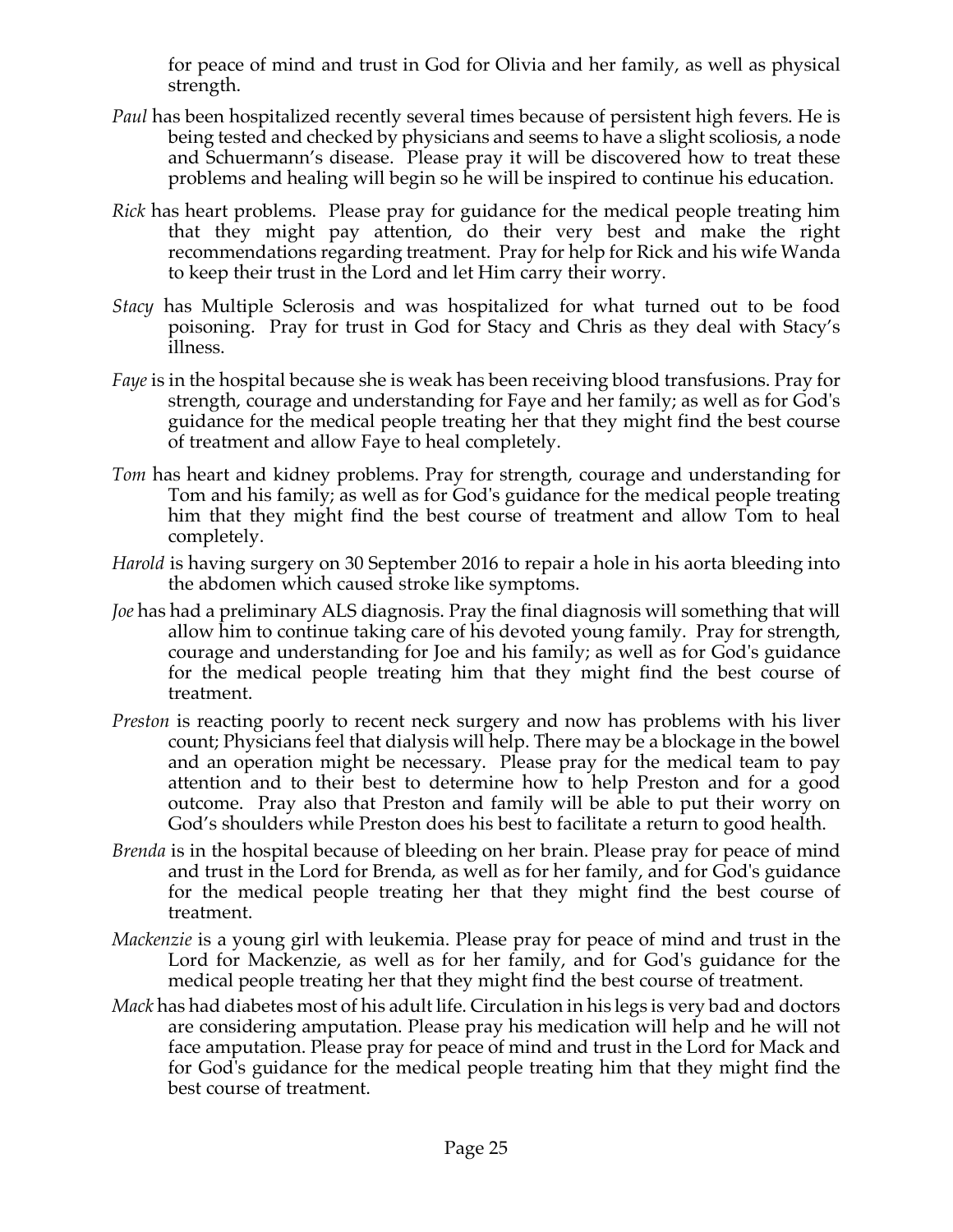- *Michael* has been diagnosed with lung cancer recently after making it through gastro intestinal cancer last year. Please pray for peace of mind and trust in the Lord for Michael and his wife Gayle; as well as for God's guidance for the medical people treating him that they might find the best course of treatment.
- *Adriano* is in the hospital due to high sugar and high blood pressure. He is very weak and will appreciate your prayers.
- *Heather* recently found out she has cancer. Please pray for peace of mind for her and for the medical team treating her will be guided to the right solution.
- *Jim* has had an aneurism and blood clots. Pray that healing will come.
- *Georgia* has liver and pancreatic cancer. The doctors are evaluating whether to do surgery and how to tackle the disease. Georgia is a faithful Christian and appreciates your prayers. Pray for God's guidance for the medical people treating her that they might find out the source of the problem and best course of treatment. Pray also for peace of mind and trust in God for Georgia and her family.
- *Lana's* doctor found something on her lymph nodes and ovaries. Pray for God's guidance for the medical people treating her that they might find out the source of the problem and best course of treatment. Pray also for peace of mind and trust in God for Lana and her family.

#### *Healing*

- *Jim Simmons'* Hodgkin's disease has returned after 24 years. He hopes to get through this as he did before. Jim would appreciate your prayers for the medical team treating him; please pray for the doctors, nurses and technicians treating him to pay attention, to be open to God's guidance and do their very best. Pray for trust in our Lord and peace of mind for Jim and his family.
- *Kurt Thomas* asks for your continued prayer that his body not reject his transplanted heart parts Pray also for Kurt to accept what he cannot do at present and concentrate on what he can do. This is a very foreign situation for this Christian warrior. He needs God's help to adapt and prosper.
- *Vladia* had a right knee replacement which went well, but since the operation she is experiencing very painful side effects from medicine, very low hemoglobin and also back problems. She has been transferred back to the hospital to help correct these problems. Please pray the doctors will seek God's Wisdom and come up with a plan to help her get back on her feet and have some normalcy in her life.
- *Madisun Hanks* (14) has Tourette's Syndrome and suffers from horrible migraine headaches. There are various very high risk treatments which provide some relief. None of them are close and none are easy. Madisun is truly one of the most inspiring young ladies we have ever come across, her attitude and actions are almost unbelievable. No one should have to go through what she does, but she makes it through and performs incredibly when others just get by. Please pray for Madisun, her mom Hilda who guides her through all this and those treating her.
- *Linda* has a melanoma just forming and she needs to have it removed. She has had severe medical problems the last 15 years and needs help coping. Pray for all of her family at this time as new problems have come to light.
- *Chris Hill* (close friend of Jon Weston) suffered a brain aneurysm and needs your prayers. He came out of a coma he had been in since the week before Christmas 2016. He is now in a stepdown facility. Every day is a new day to him; his memory seems to have been damaged to a point where it is not recovering so far. Pray for the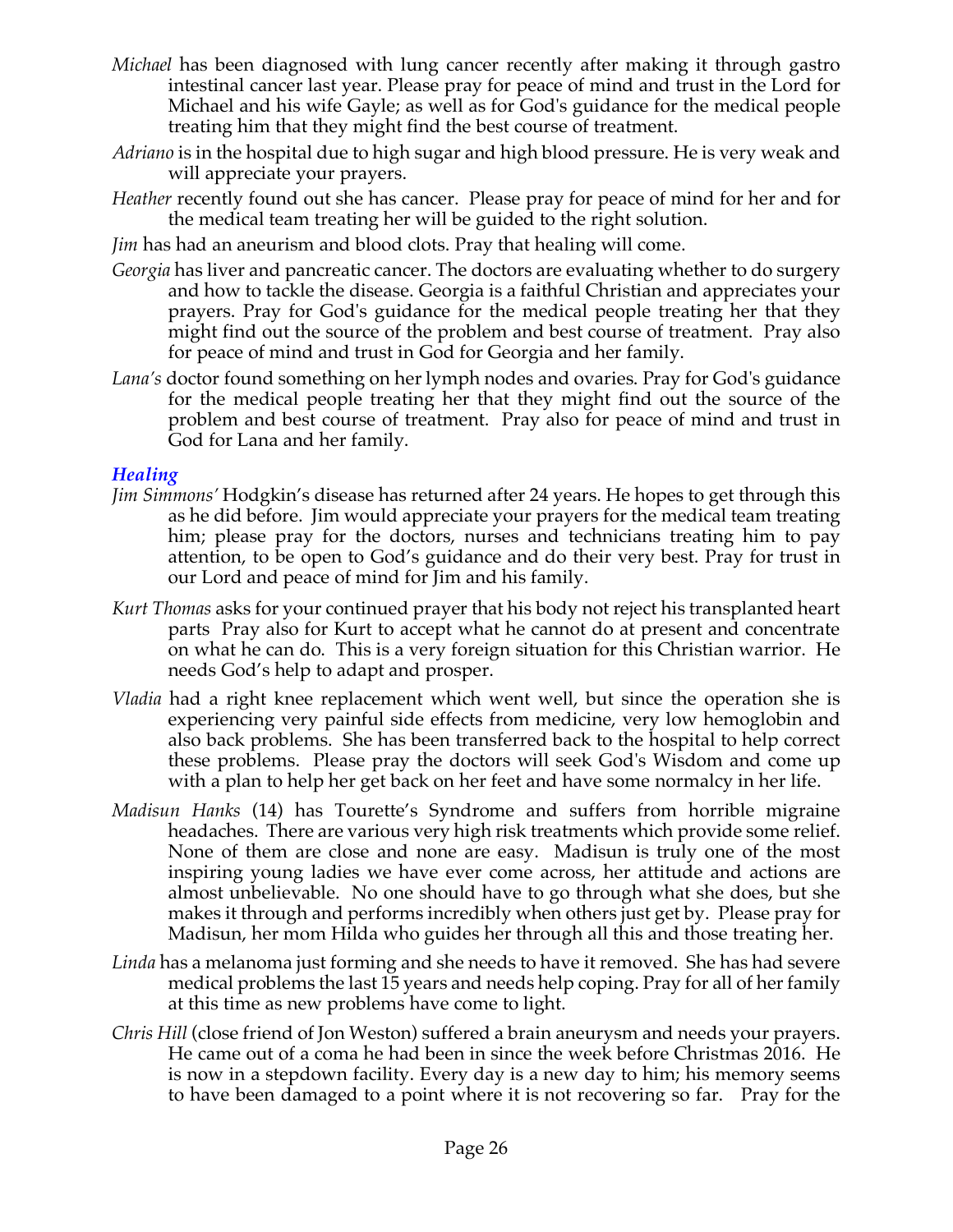doctors, nurses and technicians treating him to pay attention, to be open to God's guidance and do their very best. Pray for trust in our Lord and peace of mind for Chris and his family.

- *Rev Bill* had a stroke. Pray he will stay comfortable and Jesus will be close by, please pray for a full and rapid recovery.
- *Dennis* will begin chemotherapy for an active cancer spot on his spine on 17 September 2015. Please pray for a good result and tolerance of the treatment for him.
- *Vickie* has been bothered with Migraines and all that go with the headaches. Please pray for relief from the pain for Vickie.
- *Jon* has Stage 4 mantle cell lymphoma. There is good news in that he is in remission; however the chemotherapy is producing neuropathy in his legs so it is a challenge for him to get around. Please pray that he will be as comfortable as possible; he has been a Marathoner runner so this is especially difficult.
- *Amy* has melanoma in her lungs, liver and kidneys; they have found a treatment for her that has a high success rate however the side effects are debilitating. Please pray she will be able to tolerate the side effects and the treatment is successful. Amy has full trust in the Lord, but would still appreciate your prayers.
- *Liz* had a massive stroke at age thirty-seven. The prognosis is good but she has a long road ahead. Please pray for guidance for those treating her, for trust in our Lord for Liz and her family, for healing.
- *Ebick* is suffering from a severe ulcer but the Doctors cannot give her the proper dosage of the medicine due to her six month pregnancy. Please pray doctors will find an alternative avenue for treatment or that God will provide.
- *Stan* is going through chemotherapy and radiation treatments for cancer. He is elderly and the treatments are tiring him. Please pray for his wife *Marvelene* as they do this together.
- *Donald* is in the hospital and had his leg amputated on 14 April 2014. Pray he will adjust and healing will begin.
- *David* has many concussions and unable to go to school, read books, watch TV and has headaches and migraines. He has trouble sleeping and his family will appreciate your prayers for this 10 year old young man.
- *Gladys* has breast cancer and has had a lumpectomy. She needs to take a year off of her work to have chemo treatments.
- *Alwin Jack* has had a stroke and recently has had a relapse. Please pray for those who treat Alwin that they might choose the best possible treatment and pray for peace of mind for Alwin during the recovery phase.
- *Carolyn* has Multiple Sclerosis with complications. Pray Carolyn and her children will be close to our Lord Jesus Christ as they and family members help to ease the problems.
- *Bill* had malignant growth removed from a lip last month and seems to be experiencing a re-growth of the cancer. He asks your prayer for the medical team treating him and for peace of mind for himself.
- *Hank* has osteoporosis, which has caused him a great deal of pain and inconvenience in the past few years. Pray for his healing and that his medical bills will be met.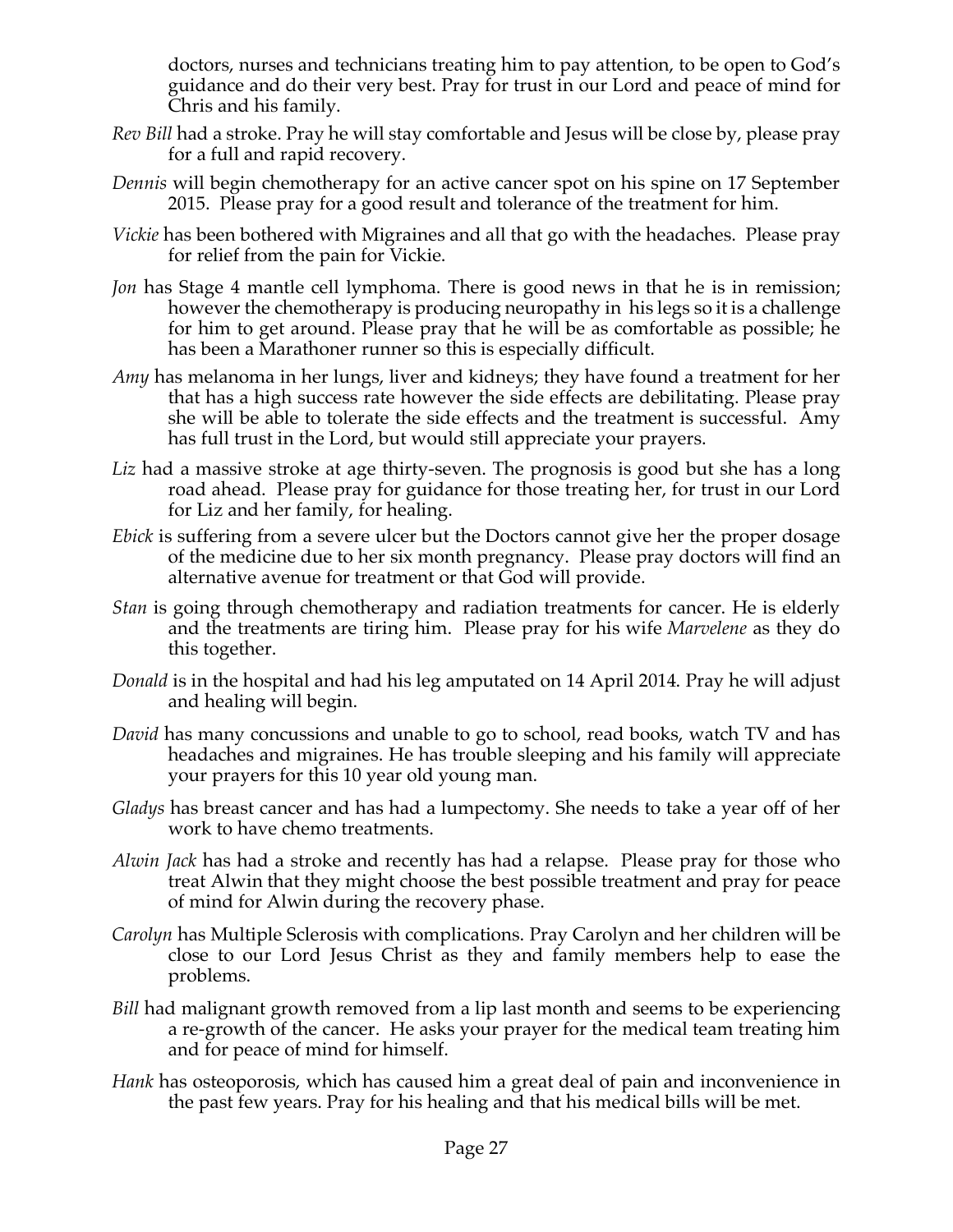- *Evelyn is* an elderly woman who has had problems with her eyes and is now blind. It appears some sight will return shortly, pray for that to happen!
- *Joanne* has begun kidney dialysis as a result of kidney failure due to extensive chemotherapy. Additionally she cares for an adopted drug addicted baby who is now nine years old. Please pray for her to keep her faith, to let the Lord carry her worry and concern and to give her strength. Pray also for those treating her that they might pay attention and do their best.
- *Bud and his wife* for their continued welfare and enthusiasm. Bud has been advised of an aneurism in his heart of a size not mandating immediate surgery. This comes at a time when he has sole care of his wife who recently broke two vertebrae and thereafter sustained pneumonia.
- *Dester* is suffering from unknown skin and diseases. Please guide the medical team treating him to find out what the problem is and cure it. Pray also for Dester to trust in the Lord.
- *Lee* has Arterial Fibrillation, she is doing much better and she and her family thank you for your prayers. Her pain level is high and some medications have bad side effects. Please continue her in Prayer in the weeks ahead as she heals.
- *Nell* recently adopted two children and has just been diagnosed with multiple myeloma.
- *Mary Lou* has been suffering with seizures. She was in the hospital with a 24 hour monitor and is being sent home from the hospital with two medications and orders to return in 2 months for another MRI to review whatever is going on in her brain. Please pray for guidance for the medical people treating her, as well as peace of mind and trust in God for her and her family.
- *Kathleen* has spent the last two weeks in the hospital. She has been diagnosed with colitis, shingles and possibly colon cancer. Pray she will be comfortable and begin to heal.
- *Rachel* has Mitochondrial Myopathy. This is a hereditary disease of the muscles and they do not have a cure for it. Part of her pain is her family does not believe she is indeed ill, as she appears to be just fine. Please pray her family will learn the truth and be supportive of her; pray also the medical people treating her will find the right measures to minimize the disease. Most particularly pray for Rachel's trust in God.
- *Nicolas* is in the hospital with serious symptoms of a heart disorder. Please pray for peace of mind for him and guidance for the medical team looking for the cause and cure.
- *Juanita* is a young girl who was in a coma because of a blood disease. She has not come out and is gaining strength. They are awaiting results from blood samples. Her family thanks you for your prayers and asks that you continue.
- *Lauralee Meade* underwent a lumpectomy on Friday after Thanksgiving. A further anomaly has been discovered and she had additional preventative radiation treatment. Please pray for a complete remission of the cancer. Pray also Lauralee will maintain her great attitude and trust in God.
- *Kay Denton* (Mrs. Kay) was able to get a hip replacement in spite of her heart and kidney problems and is recovering remarkably! Please give thanks for this great event and result! Please pray for continued peace of mind for Mrs. Kay and her family. Give thanks for her trust in the Lord and her positive attitude.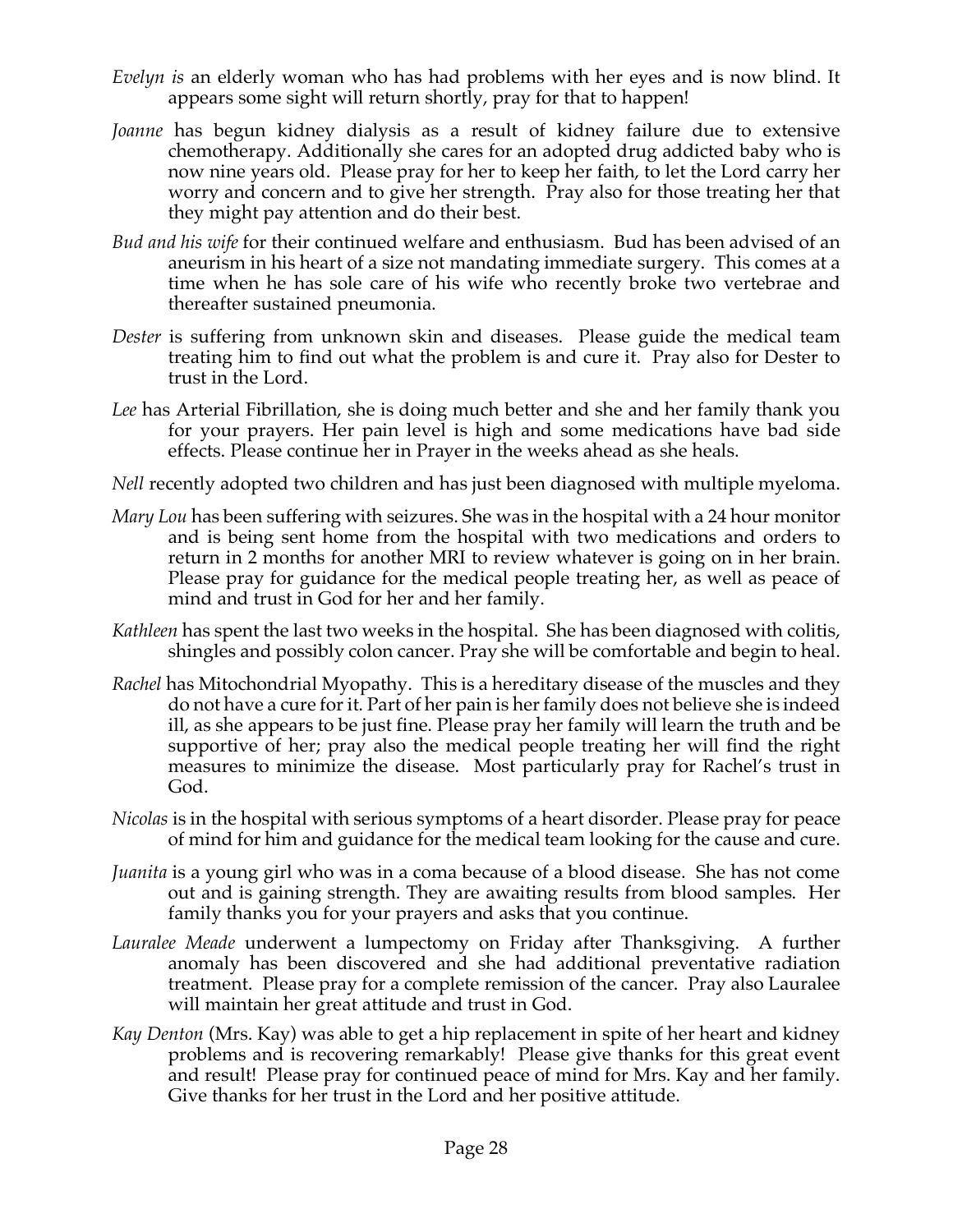## *Healing and Patience*

- *Kym* (43) has various hip problems which seems to be related to osteoarthritis. And, her mother *Ruth* is in the early stages of dementia. Pray for guidance for those treating both of them, as well as patience and trust in the Lord for both of them.
- *Christopher* has had problems with his leg for some time. Now he has to have it casted and it will stay that way for what to him seems an interminable time. Pray for patience and peace of mind for this young man who has much he wants to do.
- *James* for the Lord's healing of health issues and give a remedy for many personal challenges at the moment.

## *Thanksgiving and Continued Healing*

- *Shamu* underwent exploratory surgery at John Hopkins hospital 19 February 2018, where they found a stricture in her lower intestine and relieved it. Please pray this will be effectual in relieving her suffering.
- *Chief Mike Wysocki* finally had heart valve surgery June 2017. He was back in the hospital with a bleeding ulcer, but made it home. Please give thanks for that and pray for the medical team treating Mike that they might pay attention, do their very best and be open to God's guidance. Pray a complete recovery and peace of mind and trust in God for Mike, his lovely wife Wendy and his family.
- *John Young* had three way heart bypass surgery on Thursday, 23 March 2017, in Alabama, which was apparently successful, then had a stroke in October while undergoing testing for his FAA medical. He has lost his right side peripheral vision. Please for a recovery of John's vision.
- *Bill* had surgery November 2016 for a kidney tumor; he is one kidney short, but recovering very well for the present. It appears the cancer has spread to another spot. Please pray for Bill as he undergoes chemotherapy and perhaps other treatment. Pray Bill and his family will stay strong in their faith and draw the strength they need from our Lord.
- *Anita* had surgery on 4 November 2016 to remove what they thought were five tumors in her right lung, but turned out to be eight. They removed all eight. In addition, her lung was folded from her previous coil embolization. They removed the coils, unfolding her lower right lobe and oversewed the area. In reality she may come away with increased lung capacity. Anita, her husband Michael and family express for the power of your continued prayers and expressions of love. Please join them in giving thanks for God's Grace and pray for her continued healing.
- *Bob Reisor* had surgery on 19 September 2016 for a kidney tumor; he is one kidney short, but recovering very well for the present. The cancer has spread to his lung and another spot. Five years ago there was no treatment, but now it appears there is an oral medication that has shown great effectiveness on this particular cancer. As of 12 January 2017, the main spot shrank from 3.3 cm  $(11/3 \text{ inch})$  to 2.2 cm  $(7/8 \text{ ft})$ inch) and the spots on his lungs have receded even more. And as of 22 June 2017, they have shrunk further. Please give thanks to the Lord for such wonderful progress. Please pray for Bob as he undergoes chemotherapy and perhaps other treatment. Pray he and his family will be drawn closer to our Lord.
- *Shamu* had surgery on 12 May 2017, her seventeenth, to reconstruct the damage done her by Walter Reed Medical Center. She now has a bacterial infection which is laying her low. Please pray for strength; physical, mental and spiritual for her. Pray for guidance for the new medical team treating her and for her to know how to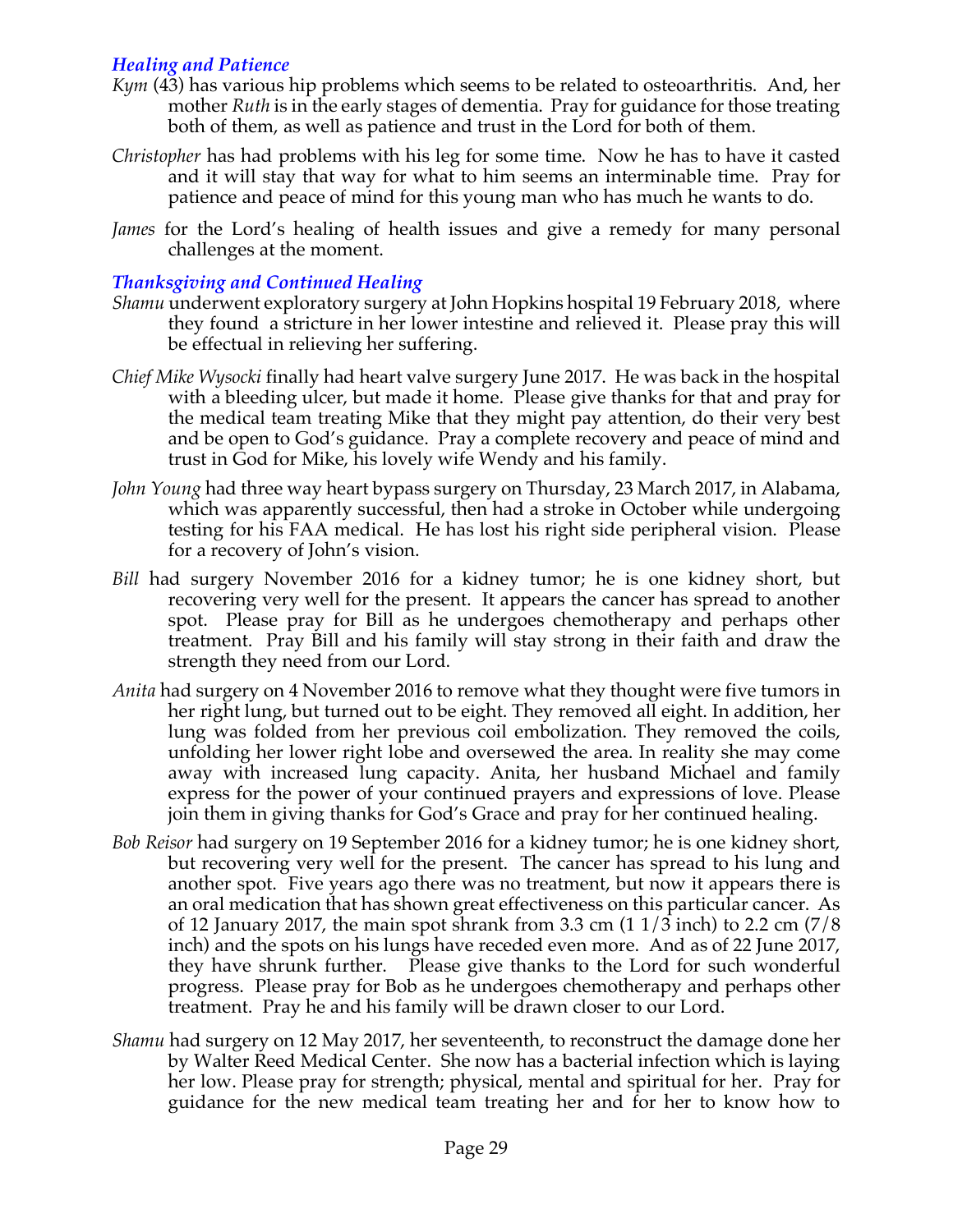proceed with regard to the damage done her by Walter Reed Medical Center. Pray also for her to continue her trust in our Lord as she goes through this difficult time.

- *Atina* has skin cancer, which is now in remission. Please give thanks for the remission, pray for continued remission of the cancer; pray also for continued faith for Atina and her family.
- *Cindy (81)* had an operation to remove a cancerous growth in her stomach which was successful. She is now home, but in a bit of pain. Please give thanks for the good result, pray for full and complete healing and remission of the cancer, as well as cessation of the pain; pray also for continued faith for Cindy and her husband Les (91).
- *Linda* had successful dental surgery on 15 December 2015, she is also on a course of chemotherapy and this type of surgery was not recommended for people while they are taking chemotherapy. But, it was an emergency and had to be done. Please give thanks all went well and pray for continued healing and for peace of mind and trust in God for Linda and her family.
- *Ruby* broke her hip on 10 December 2015, surgery was successful. Please give thanks for the successful surgery and pray for her full and rapid recovery.
- *Terry* was undergoing radiation treatment for cancer, which he had to stop to amputate his leg below the knee due to diabetes. The surgery was successful, he has been fitted with a prosthetic leg and foot. He is in good spirits and positive about the remainder of his treatment. Please join Terry and his family in giving thanks for the successful surgery and continue to pray for his return to radiation treatment and then to chemotherapy, ask God to give Terry, his wife and seven year old son trust in him for peace of mind and heart, as well.
- *Janet Jessup* had a stroke and heart problems were causing huge issues for her. They seem to have gotten her stabilized and she is home. Please pray for those treating her to find the appropriate treatment and for trust in God and peace of mind for Janet and her family, in particular her husband of 45 years, Rev Roger Jessup, retired minister of Saint Joseph of Arimathea Anglican Orthodox Church.
- *Sam* had surgery on his entire large intestine that had become infected. At the time of the operation he was just hours away from a complete organ shutdown. He had had turmoil in his life over the years. Sam is now in the ICU and his Minister visited him and explained to him God had given him another chance for him to make things right with his Lord. Pray for his good health and his spiritual life with Jesus.
- *Ian* had surgery to remove excess skin rendered a nuisance by controlled lost of 200 pounds. Please give thanks for the successful result and for those treating him to have paid attention and done their very best on the lengthy surgery, taking the best possible care of him. Please pray for his continued recovery and strength for his Mother who will be in charge of his after care.
- *Jenniffer* had surgery for breast cancer on 15 October 2014, which seemingly went well; please give thanks for that. She has had other complications which preclude her from making a full recovery in particular, the reconstructive surgery seems to have gravely affected her back muscles and nerves, resulting in both very limited mobility and extreme pain, the drugs are making her terribly sick; please pray those will be overcome. Pray for help for Jenniffer to keep her trust in the Lord and let Him carry her worry and concern as she recovers. Please pray also for strength and courage for her family as they try their best to help her.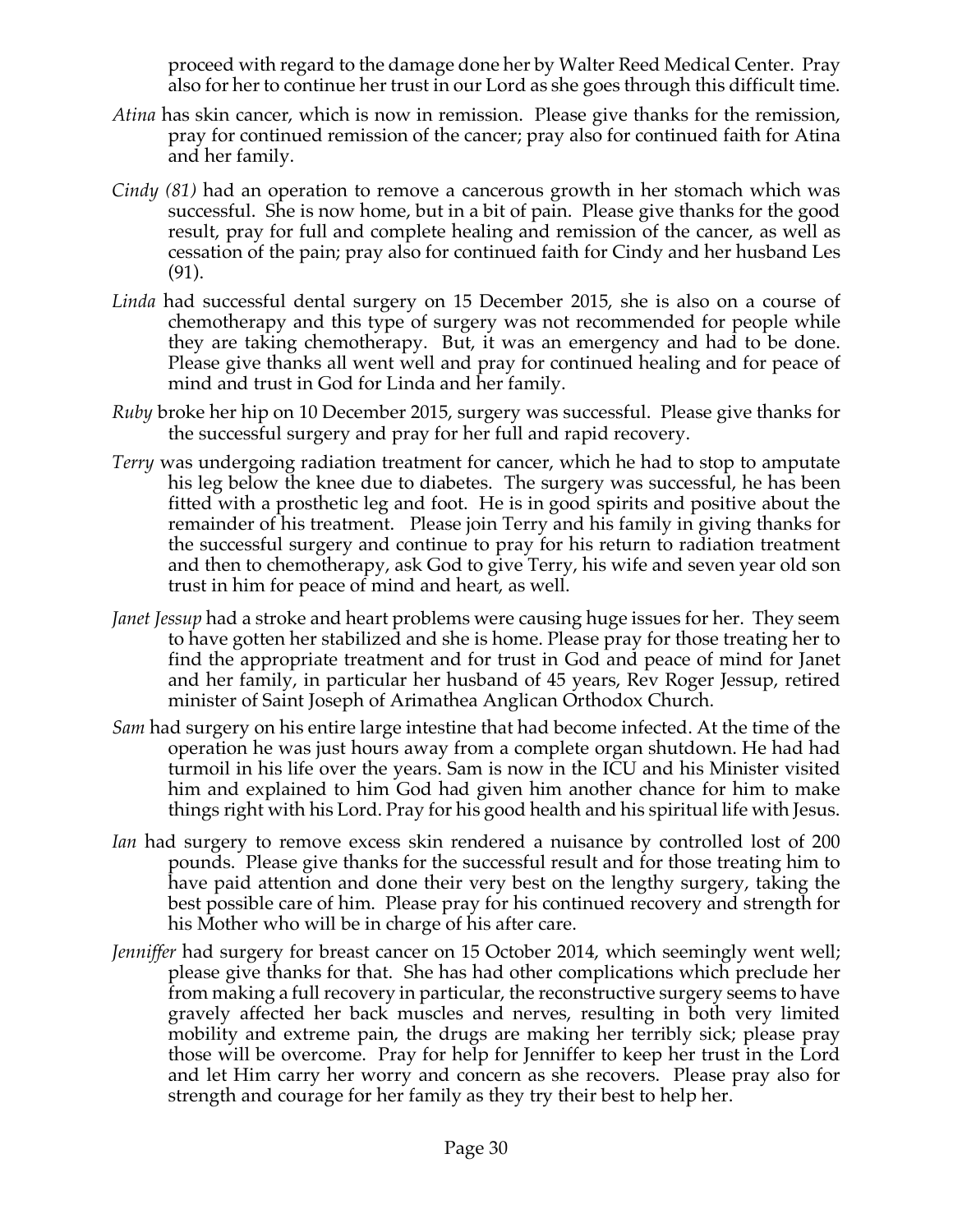- *Mary Thornell* has been battling colon cancer for three years now, she is currently treating at the City of Hope. Things seem to be going well, the numbers seem headed in the right direction. Please pray for guidance for those treating her, as well as strength, guidance and peace of mind for Mary and her husband Jim, as well as daughter Janice and son Jimmy, as she undergoes treatment.
- *Elma* is suffering from cancer. She was taken home from the hospital on the advice of her Doctor. We were asked to pray Elma's remaining time here on earth might be good and Elma and family might put their trust in the Lord and let Him carry their worry. Since then, Elma's Bishop told us a great Miracle of the Lord is working over Elma. Doctors sent her home to die, but now she seems to be doing all right. On behalf of her, thank you for all of your prayers. Please continue praying for her complete healing.
- *Dennis* has heart problems; now the medical people treating him discovered a large mass on his liver which turned out to be a cyst! Please give thanks for this great development and pray for peace of mind and trust in the Lord for Dennis and for God's guidance for the medical people treating him that the contemplated surgery might go well.
- *Dwight* had major oral surgery, for which he gives thanks. He is recovering slowly and asks your prayers to speed the process.
- *Mike* is a veteran who has served his country when she called. Please pray he will open his heart to God so He can make Mike's crooked road straight and pull him towards the summit rather than to the pit.

#### *Business*

*James* and *Sarah* who have recently moved to a new area and have new positions in employment. They are finding much stress in the new surroundings and will appreciate your prayers as they adjust.

## *Financial Guidance and Employment*

- *Kona* is applying for a job in the hospital. Pray our Lord will find the right position for her and she will glorify Him in the work.
- *Doug* recently became unemployed from his job of 18 years. He has been applying for jobs, but unable to get one at this time. His wife is working; this is not enough for the family. Please pray he will find employment with a firm that will be able to use his considerable skill and hard work to benefit both the firm and the family.
- *Catherine and Lewis* are at a low ebb due to a struggle for employment. Your fervent prayers will be appreciated.
- Lori is considering a potential change in her employment. Please pray for God's gidan ce in considering all aspects of her potential work.

## *Financial Guidance and Healing*

*Clark* is in need of salvation; for God's Will to be done in his life. Pray his family will be blessed with the financial miracles that come from doing His Will.

## *God's Strength and Peace of Soul*

- *Roger* is the caretaker for his ailing father who has been in the hospital for a week and his wife who had been declining emotionally, cognitively and in bodily health. He asks you pray for strength and peace for him and help for those he cares for.
- *Charlie McCormack* asks your prayer the Holy Ghost might fill his heart with light and drive the darkness far away.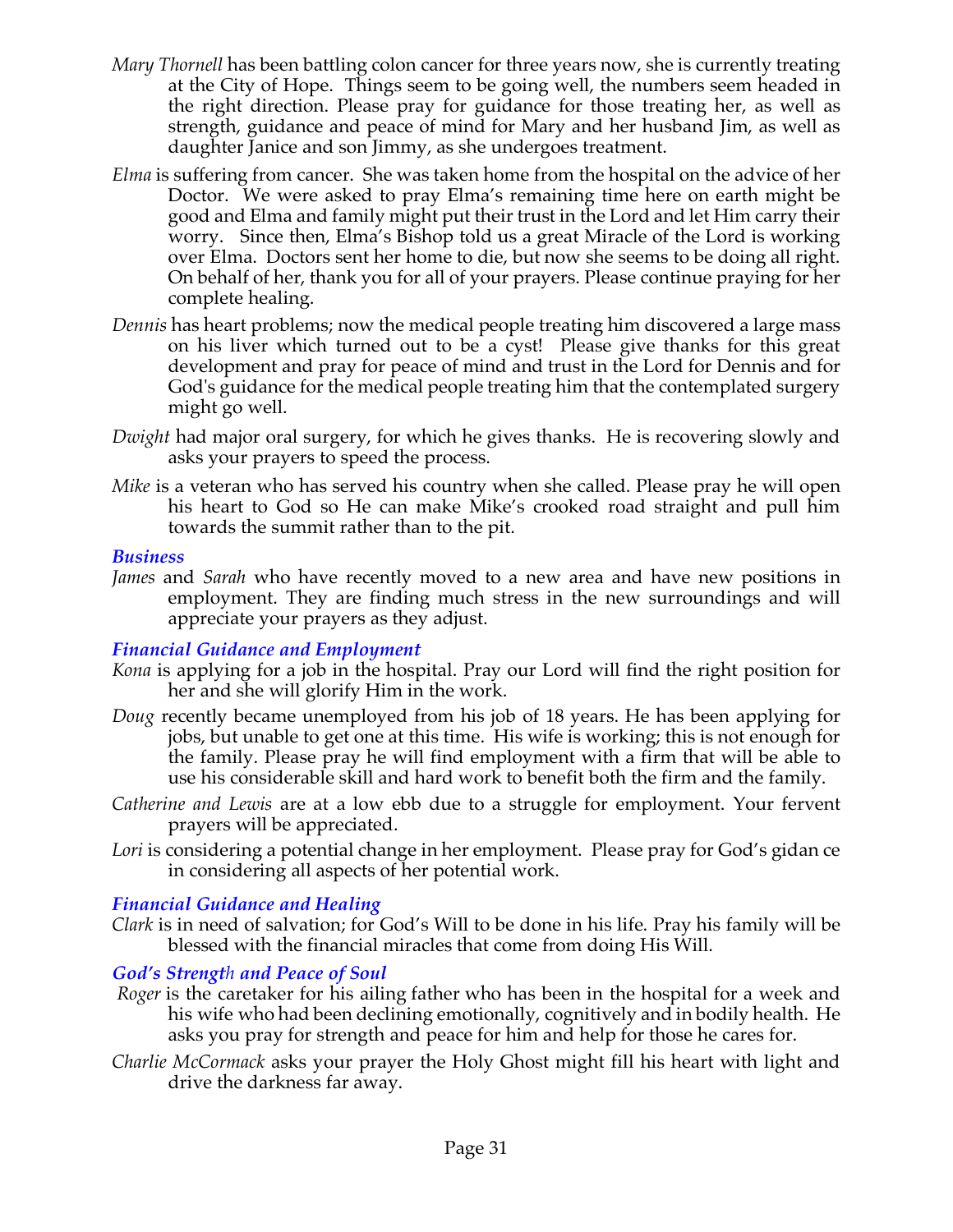## *Guidance*

- *Zachary* is having huge problems growing up. He has let the wrong people guide his life and thinks he is the smartest person in the world. He cannot or will not see the destructive power of drugs and lies in his life. Pray his parents Lee and Shamu will come to see what course of action that they can take to help Zachary and safeguard his brother and sister. Please pray for God's guidance for all of them and in particular for Zachary to open his heart to God and his parents help.
- *Judy* seemingly does not want to allow the Holy Ghost into her heart so she might come to know our Lord and Savior, despite the efforts of her family. Please pray for her to open her heat and for her family to be at peace with their efforts.
- *Barbara* has been recovering from cancer for the last three years. Pray for her husband Bill who has come down with a mental illness that may have been caused by much stress the last few years. Barbara and Bill will appreciate your prayers.
- *Larry* is very weak and has periods of confusion and depression. Larry has been in the hospital and recently moved to a rehab. Please keep him in prayer as he begins to gain strength in the days ahead.
- *Thomas* recently learned as the result of a parole violation he will not be allowed to return to society for the remainder of his life. He is despairing and fearful of his inability to cope with this new news and God's plan for his life. Please pray he will be able to work with God to live with the choices he has made and go forward.
- *Cam* has gotten into some of the issues being with the wrong crowds, too much dinking and making the wrong decisions. Pray he will ask God to send the Holy Ghost in to straighten things out and he will listen when He speaks to him.
- *Paul* recently had his large toe amputated due to diabetes and is having a difficult recovery filled with fear about dying. He recently accepted Jesus as his savior and his family Rosie and Brenda are very grateful. Pray for strength for both Rosie and Brenda who are staying by his side through it all encouraging him on.
- *Steve* is addicted to alcohol, pain pills and gambling. Pray for wisdom, courage and strength to stick with treatment and follow God's plan for his life.
- *Eli* has some mental issues and has lost his way. He has yet to come to grips with the demons chasing him. Pray he will return to the Lord and his family. Pray they will ask God to send the Holy Ghost in to straighten things out and they will listen when He speaks to them. The family has been open to the Prince of Darkness and needs help.
- *Michael and his Family* ask your prayers for wisdom as they are under trial and affliction to follow the law of the land and yet honor God in so doing.
- *Flora* is in remission with cancer, but has high blood pressure and fatigue. Flora's Mother recently died and this has caused added stress. Please pray she will be able to let God carry her worry and sorrow so she can do the things she must do.
- *Elizabeth* needs your prayers for her general well being. Pray she might see the Light of the Lord and let Him guide her life.
- *Gunner* need your prayers for his general well being. Pray he might see the Light of the Lord and let Him guide his life.
- *Mitten* has a Christian talking to him about Christ. Mitten does not believe and does not seem to care. Please pray Mitten will see the light.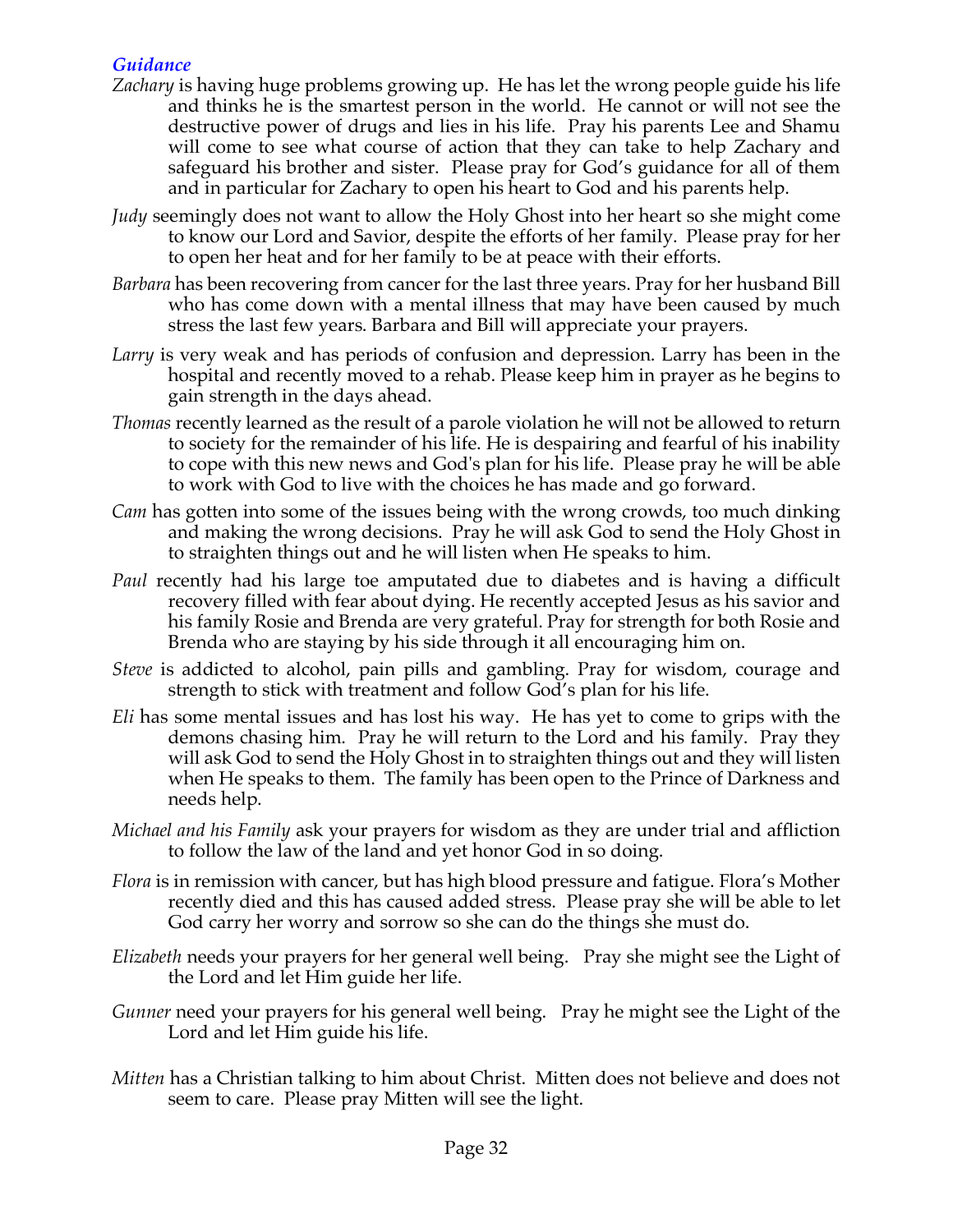- *Kristen, Rickey and their two children* ask you to pray for grace, wisdom and understanding as they attempt to cope with infidelity, separation and possibly divorce as a result of backsliding from the Lord into the World.
- *Helene and her family* ask your prayers for them as they deal with the loss of Alan, husband and father.
- *Stephanie* seems to be very deeply into post partum depression after her baby was born prematurely. Please pray for her Mother in Law who is going a great distance to help Stephanie and her new Grandson. Pray that Stephanie will be able to direct her attention outward, rather than inward.
- *Caitlin* is in the grip of the Prince of Darkness; she thinks there is escape from reality in drugs. The saddest part is that reality is not as she sees it. Her family is despairing as they can do nothing to help her and ask that you pray for the Holy Ghost to enter into heart and show her the need for change before it is too late.
- *Nathaniel* is in spiritual turmoil. His family and friends will appreciate it if you will keep him in your prayers for him to find the root of his trouble and accept God's help.
- *Sam* and her *two children* have been living in a shelter and are to lose their place there. Please pray a place will be found they can stay in and recover.
- *Norrie* is facing daily exams in the weeks ahead. Pray for calmness and concentration and to do the best possible.
- *Jonathan* is addicted to drugs. He is now in jail awaiting trial. His parents and friends will appreciate it if you will keep him in your prayers for him to find the root of his trouble and accept God's help to heal addiction.
- *Beth* is suffering from ungodly treatment in her marriage. Please pray God will guide her in her behavior, actions and thoughts that she might be able to lead her husband to God so her marriage might prosper to the benefit of them.
- *Jeanette* has had many members of her family die from diabetes and several are near death now. Jeanette does not know the Lord and is despondent and perplexed about her family and herself. Please pray she can open her heart to allow the Holy Ghost in to bring her knowledge and understanding.
- *Sara* asks that you pray for guidance for her as she deals with the stresses of her family and life. Pray that she can separate those things which she can affect from those things which she cannot and give her grace to accept that she cannot do everything and can only change those things within her control. She asks for God's help for her business so that she might remain gainfully employed while keeping up with the needs of her mother and husband and healing her own problems.

*Jacquie* to open her heart to God and accept His Love and Grace.

## *School Challenges*

Destiny, Blake and Janet

# *Anglican Orthodox Church*

## *Madagascar*

Please pray for the people in Madagascar, in particular for the members of the Anglican Orthodox Church there, who are being subjected to terrible flooding and unceasing rain.

## *Indonesia*

Please pray for the Lord's will regarding the establishment of an AOC church in Indonesia.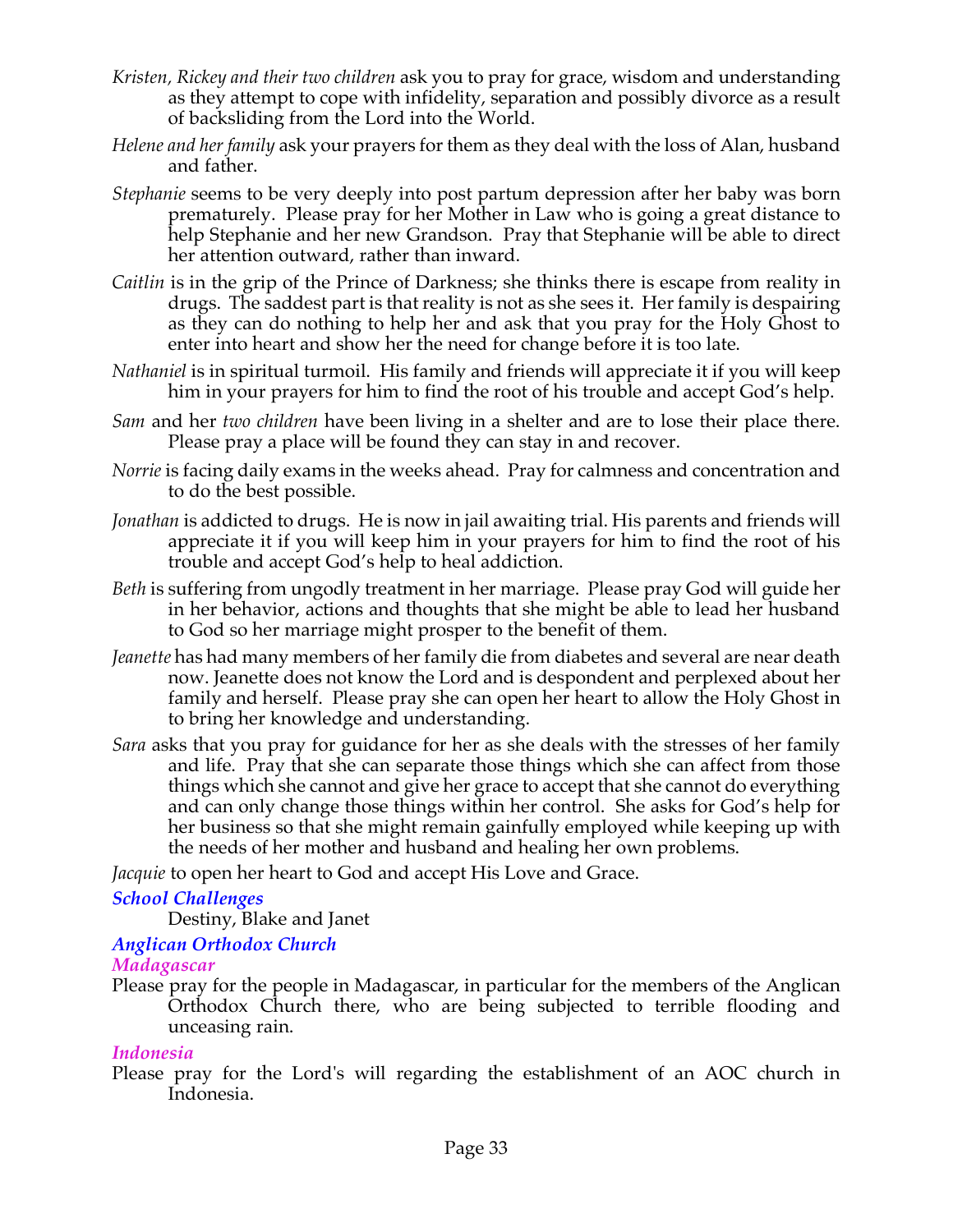#### *Pakistan*

*General and Ongoing -* The forces of evil are strong in Pakistan. The force of God stronger. Pray for our Christian family there.

> *Ernest Jacob* Presiding Bishop Pakistan

#### *Congo*

Jimmy is a missionary in the Congo. There has been violent unrest in this country and also a water shortage. Please pray people will find water to drink and Jimmy will be a means of helping others to find the Lord.

#### *Serbia*

Bishop Igor Djurcik asks us to pray for peace between Serbia and the country of Kosovo which broke away from them in 2008. Kosovo is a muslim country and seems to be willing to provoke conflict; Serbia is a primarily Christian country which seems to be ready to return the conflict. Pray Serbia will look for the long term best interests of its people.

#### *Philippines*

Please pray a *Minister* will be found who would like to serve in Tabuk, in the Philippine Islands. The Anglican Orthodox Church has an established Church there and in the surrounding areas and need a Shepherd to lead the flock*.*

#### *Diocese of the Epiphany*

*Saint Paul's Moberly, Missouri* would like your prayers that the Holy Ghost might enter more fully into their hearts so that they might be more effective in spreading the Word of God.

#### *Diocese of Virginia*

*Saint Joseph of Arimathea Anglican Orthodox Church* is under a lot of stress. We all are, but they need even more prayer. Rev Roger Jessup, their wonderful minister, had to retire as he was so pressed by the duties of a primary care giver, in addition to all the worries of this world. Pray for trust in God for each member of the parish and for them to find economic relief.

#### *Armed Forces & Contractors*

Dustin (USAF - Stateside), Kristyna and Luis Aviles (Army - Fort Lewis, Washington), Airman Donny Patton (USAF - Hulbert Field, Florida), Jordan Brown (USMC – Recruiter - Iowa City, Iowa), Trevor Jennings (USAF - KC-10 Boom Operator – McGuire AFB, NJ), Trevor Di Marco (USN - Whidbey Island, EF-18 Pilot), Kurt Thomas (USN – Virginia), Ethan (US Army Airborne – Southwest Asia)

#### *For Our Country*

- Our country has lost its way. Over half the people that vote, voted for a government that promises them things it cannot deliver in return for their souls which it can, will and does take. Our foreign policy backs the rise of Islam, we turn our backs on those who would follow God and arm those who murder them. Pray God will raise up a leader from among the people who can turn the country's course 180° and attempt to come back to God. Pray the people will recognize that they are headed down a smooth wide road into the pit, a road that will get smoother and smoother, steeper and steeper until the only possible way is down. Down, into the depths of the pit. Pray people will recognize there is:
	- One True and Triune God who is goodness in and of Himself;
	- All religions are not equal;